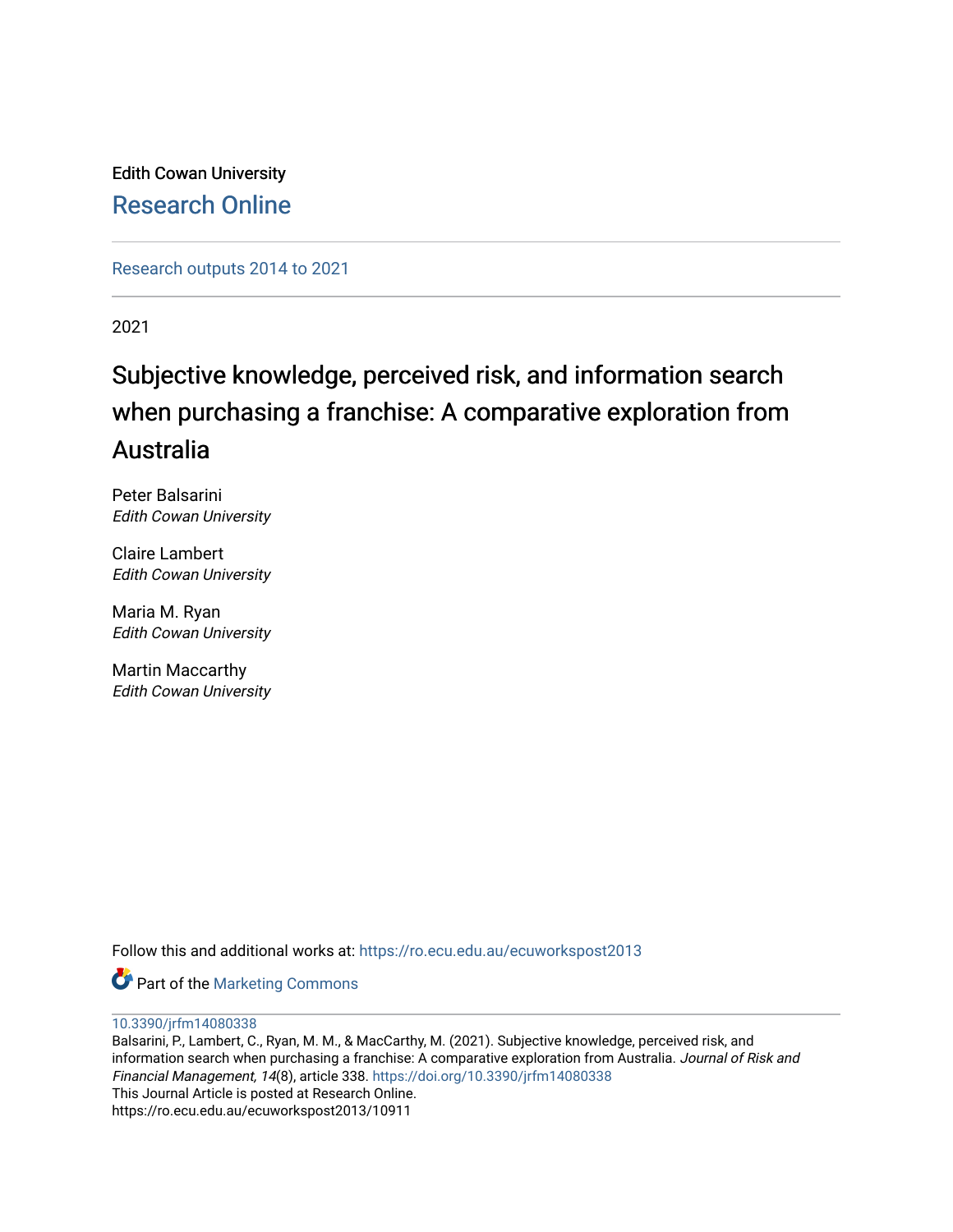



# *Article* **Subjective Knowledge, Perceived Risk, and Information Search when Purchasing a Franchise: A Comparative Exploration from Australia**

**Peter Balsarini \* [,](https://orcid.org/0000-0002-7825-4495) Claire Lambert [,](https://orcid.org/0000-0002-0020-2599) Maria M. Ryan and Martin MacCarthy**

School of Business and Law, Edith Cowan University, Joondalup, WA 6027, Australia; c.lambert@ecu.edu.au (C.L.); m.ryan@ecu.edu.au (M.M.R.); m.maccarthy@ecu.edu.au (M.M.)

**\*** Correspondence: p.balsarini@ecu.edu.au

**Abstract:** Franchising has long been a method by which organizations seek to expand and facilitate local market development. However, franchising as a growth strategy can often be hampered by lack of suitable franchisees. To mitigate this shortage, some franchisors have engaged in recruiting franchisees internally from the ranks of their employees in addition to the traditional approach of recruiting franchisees externally. Predominantly franchisees are individuals rather than corporations and thus purchasing a franchise should most commonly be characterized as a consumer acquisition. To explore the relationship between subjective knowledge, perceived risk, and information search behaviors when purchasing a franchise qualitative interviews were conducted with franchisees from the restaurant industry. Half of these respondents were externally recruited having never worked for the franchisor and half were internally recruited having previously been employees of the franchisor. The external recruits expressed a strong desire to own their own business and engaged in extensive decision-making processes with significant information search when purchasing their franchises. Contrastingly, the internal recruits expressed a strong desire to be their own boss and engaged in limited, bordering on habitual decision-making processes with negligible information search when acquiring their franchises. The results reveal that differences in subjective knowledge and perceived risk appear to significantly impact the extent of information search between these two groups. A model of the relationship between subjective knowledge, perceived risk and information search in the purchasing of a franchise is developed that reconciles these findings. The findings also have practical implications for franchisors' franchisee recruiting efforts which are integral to their capacity to develop local markets.

**Keywords:** consumer behavior; local market development; franchising; subjective knowledge; perceived risk; information search; franchising

# **1. Introduction**

Franchising has long represented a strong strategic growth option for organizations seeking to expand into diverse markets. During previous periods of economic recovery franchising has led the way by rebounding more rapidly than other business sectors [\(Frandata](#page-15-0) [2021\)](#page-15-0). Indeed, currently the US International Franchise Association is projecting franchising to bounce back strongly in 2021 by adding 26,000 franchise locations [3.5% above 2020], 800,000 jobs [10% above 2020] and over USD 477 billion to GDP [7% above 2020] [\(Frandata](#page-15-0) [2021\)](#page-15-0). Franchising is especially prominent in the retail sector where it accounts for between 30% and 50% of the retail sales in Germany, the USA and Australia and a lesser but extremely fast-growing percentage of retail sales in many developing economies [\(Dant et al.](#page-14-0) [2011\)](#page-14-0).

Business format franchising which involves the provision of a full business system is the preeminent form of franchising [\(Storholm and Scheuing](#page-16-0) [1994\)](#page-16-0) and, as in the bulk of the literature, is the focus of this research. The resource scarcity view of franchising



**Citation:** Balsarini, Peter, Claire Lambert, Maria M. Ryan, and Martin MacCarthy. 2021. Subjective Knowledge, Perceived Risk, and Information Search when Purchasing a Franchise: A Comparative Exploration from Australia. *Journal of Risk and Financial Management* 14: 338.

<https://doi.org/10.3390/jrfm14080338>

Academic Editor: Elena Horska

Received: 18 May 2021 Accepted: 11 July 2021 Published: 21 July 2021

**Publisher's Note:** MDPI stays neutral with regard to jurisdictional claims in published maps and institutional affiliations.



**Copyright:** © 2021 by the authors. Licensee MDPI, Basel, Switzerland. This article is an open access article distributed under the terms and conditions of the Creative Commons Attribution (CC BY) license (https:/[/](https://creativecommons.org/licenses/by/4.0/) [creativecommons.org/licenses/by/](https://creativecommons.org/licenses/by/4.0/)  $4.0/$ ).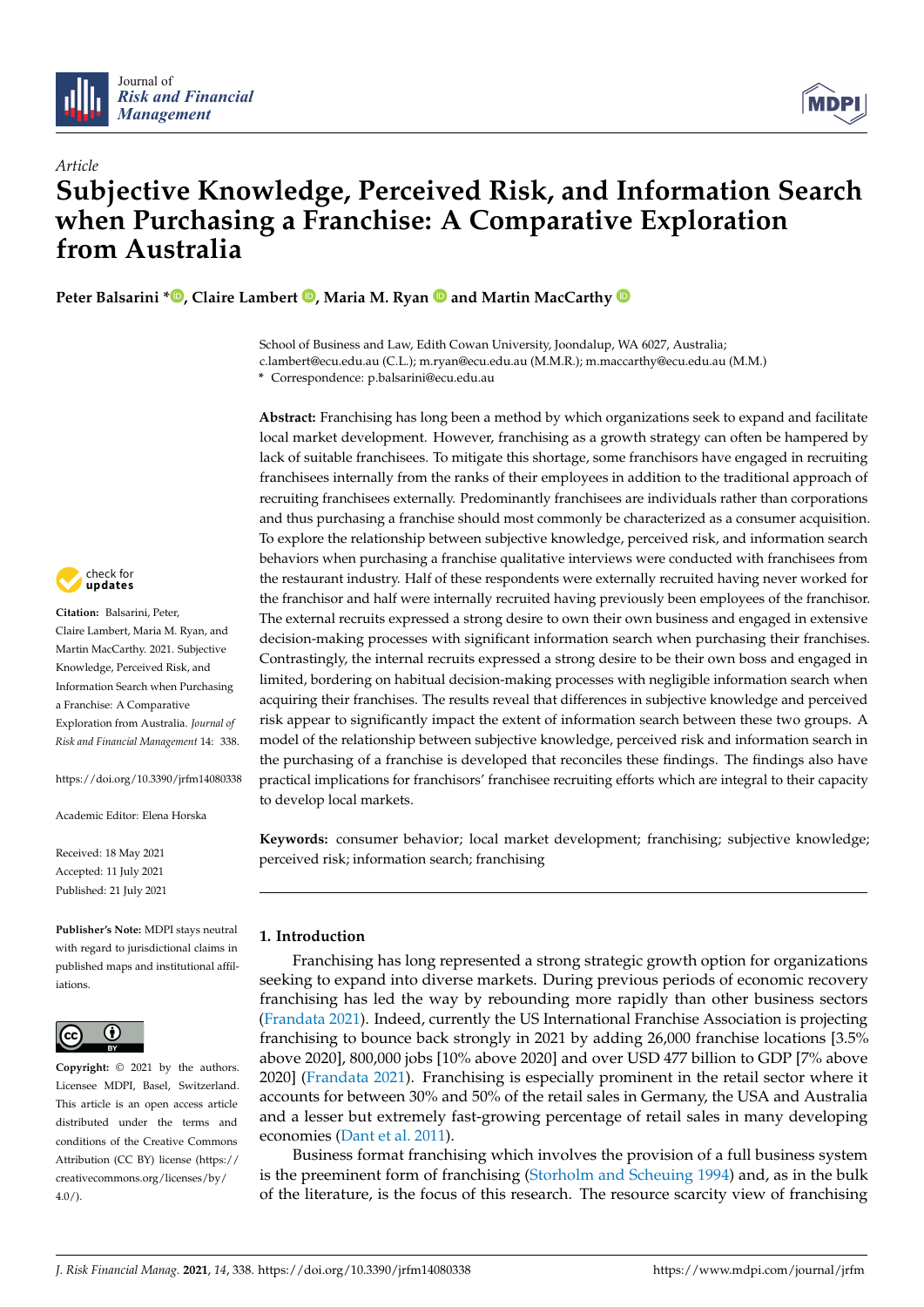posits that in order to expand their organizations franchisors need to gain access to the scarce resources of financial capital and entrepreneurial capacity provided by franchisees [\(Oxenfeldt and Kelly](#page-16-1) [1969;](#page-16-1) [Norton](#page-16-2) [1988b\)](#page-16-2). In his seminal work, [Bradach](#page-14-1) [\(1995\)](#page-14-1) postulated four strategic imperatives for franchise system success two of which, local responsiveness and system-wide adaption directly confer advantages on franchise organizations' capacity to facilitate local market development when compared with non-franchised organizations. Local responsiveness represents the capacity to understand customer needs and requires the flexibility to adapt to local market conditions. It is the individual franchisee's close proximity to customers that generates the local market knowledge [\(Boulay et al.](#page-14-2) [2016\)](#page-14-2) which creates opportunities for them to adapt and innovate [\(Croonen et al.](#page-14-3) [2016;](#page-14-3) [Bürkle](#page-14-4) [and Posselt](#page-14-4) [2008\)](#page-14-4). This ultimately provides franchised organizations with a competitive advantage when seeking to develop diverse local markets [\(Minkler](#page-16-3) [1992\)](#page-16-3). Furthermore, the agency theory view of franchising suggests that as franchisees are entitled to a share of unit profits [\(Rubin](#page-16-4) [1978\)](#page-16-4) this provides them with a much stronger incentive to attend to and respond to local market needs than would occur with employee managers of equivalent company-owned units. Where local innovations end up having broader application this penchant for optimizing local responsiveness synergistically feeds into the system-wide adaption imperative [\(Darr et al.](#page-14-5) [1995\)](#page-14-5). Indeed, franchisees through their local adaption efforts alter current offerings, create novel solutions to problems, and innovate new market offerings that may then spread through the entire organization [\(Kaufmann and Eroglu](#page-15-1) [1999\)](#page-15-1). There are a number of famous examples where innovations motivated by franchisees local responsiveness became critical to the ongoing success of franchise systems [\(Dada](#page-14-6) [et al.](#page-14-6) [2015;](#page-14-6) [Meiseberg](#page-16-5) [2013;](#page-16-5) [Watson et al.](#page-17-0) [2016\)](#page-17-0). For example, the world's pre-eminent franchisor McDonald's has credited franchisees with the creation of numerous leading products including the iconic Big Mac, Filet-O-Fish, Egg McMuffin, Hot Apple Pie and McFlurry Dessert [\(Kroc and Anderson](#page-15-2) [1977;](#page-15-2) [McDonald's](#page-15-3) [n.d.\)](#page-15-3).

The potential benefits derived by franchise systems from franchisees are reliant on access to an ongoing pool of new franchisees. However, research has consistently found that lack of available new franchisees remains franchisors' number one growth challenge [\(Bradach](#page-14-7) [1997;](#page-14-7) [Frazer et al.](#page-15-4) [2012;](#page-15-4) [Frazer et al.](#page-15-5) [2014\)](#page-15-5). Franchisors who better understand the franchise acquisition process should be better placed to successfully recruit franchisees. Yet, despite the critical importance of better comprehending the purchase processes of franchisees, to date there have been few investigations into their franchise acquisition decision processes. Certainly, there are no studies that explore the relationship between the key consumer behavior constructs of subjective knowledge, perceived risk, and information search when purchasing a franchise. Furthermore, just as the insights that accrue to marketers who segment and then target various consumer categories are well established, such segmentation is also important for franchisors seeking to expand by targeting various categories of franchisees. One ramification of the franchisee shortage has been further franchisee segmentation involving the identification of the two nascent categories of franchisees that provide the contexts for this research. Firstly, externally recruited franchisees (ERFs) who comprise franchisees recruited from outside the franchisor organization and secondly internally recruited franchisees (IRFs) who constitute franchisees recruited from within the franchisor organization having been employees of the franchisor [\(Balsarini et al.](#page-14-8) [2020\)](#page-14-8). The prevalence of IRFs is estimated at 40% [\(Bradach](#page-14-7) [1997;](#page-14-7) [Lashley and Morrison](#page-15-6) [2000\)](#page-15-6), yet a paucity of research on IRFs has meant they have been predominantly ignored by the literature. By gaining greater insight into the subjective knowledge, perceived risk, and information search behaviors undertaken by IRFs and ERFs when purchasing their franchises, franchisors will be better placed to formulate and implement strategies that overcome the franchisee shortage which is currently hindering market development.

Accordingly, this research seeks to explore the following research questions: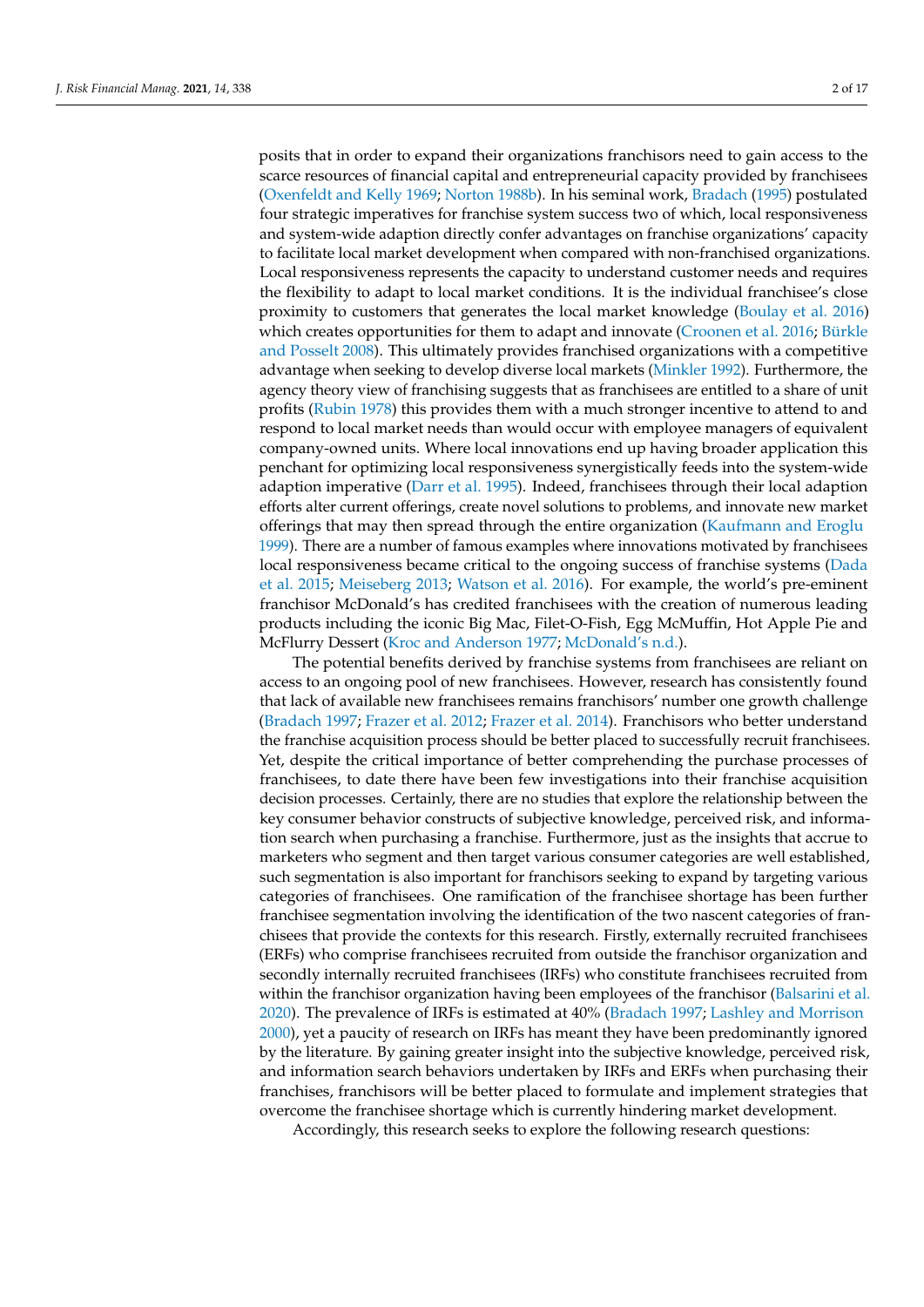**RQ1.** *What is the relationship between subjective knowledge, perceived risk, and information search behaviors when purchasing a franchise?*

# **RQ2.** *Does this relationship vary between externally recruited franchisees and internally recruited franchisees when purchasing their franchises?*

This paper is structured as follows. Section [2](#page-3-0) reviews the literature related to the key topics of the paper. Section [3](#page-5-0) describes the relevant conceptual framework. Section [4](#page-6-0) reports the research method and sampling used. Section [5](#page-7-0) presents the results. The discussion in Section [6](#page-11-0) proposes a model to reconcile the results for ERFs and IRFs. Managerial, practical, and theoretical implications are also identified. Section [7](#page-13-0) provides a conclusion.

#### <span id="page-3-0"></span>**2. Literature Review**

#### *2.1. Franchisee as a Consumer*

In some circumstances the franchisor–franchisee relationship should be framed within a business-to-business context (B2B), such as where a corporation acquires the franchise rights for an entire country. However, [Dant et al.](#page-14-9) [\(2013\)](#page-14-9) contends that a B2B approach to franchising research "has truncated theory development" (p. 280) as most franchise transactions involve the acquisition of a franchise outlet by an individual [\(Grace and Weaven](#page-15-7) [2011;](#page-15-7) [Kaufmann](#page-15-8) [1999\)](#page-15-8). Agency theory has often been identified as a key explanation as to why franchisors choose to engage in franchising rather than operating all stores themselves, and why they franchise predominantly to individuals [\(Alchian and Demsetz](#page-14-10) [1972;](#page-14-10) [Alon](#page-14-11) [2001;](#page-14-11) [Eisenhardt](#page-14-12) [1989;](#page-14-12) [Lafontaine](#page-15-9) [1992;](#page-15-9) [Rubin](#page-16-4) [1978\)](#page-16-4). The imputation being that as franchisees have a residual claim to their unit's profits this incentive fosters a mindset that improves results far beyond those of mere employee managers [\(Lafontaine and Kaufmann](#page-15-10) [1994;](#page-15-10) [Norton](#page-16-6) [1988a;](#page-16-6) [Perryman and Combs](#page-16-7) [2012\)](#page-16-7). As this disposition can only take place in the mind of an individual (i.e., franchisee versus employee) the result is a preference for franchisors to franchise to individuals. Hence, to gain this Agency theory advantage it is a requirement of most major franchisors that franchisees be individuals rather than corporations, and that they expend full-time effort into their franchises [\(Kaufmann](#page-15-8) [1999\)](#page-15-8). Consequently, consistent with [Atwell](#page-14-13) [\(2015\)](#page-14-13); [Buchan](#page-14-14) [\(2009\)](#page-14-14); [Buchan](#page-14-15) [\(2013\)](#page-14-15); [Frazer et al.](#page-15-11) [\(2016a\)](#page-15-11) and [Spencer](#page-16-8) [\(2013\)](#page-16-8) this research maintains the view that in acquiring a franchise, individual franchisees are appropriately categorized as consumers.

#### *2.2. Externally Recruited Franchisees and Internally Recruited Franchisees*

As the name suggests, externally recruited franchisees (ERFs) are defined as franchisees who have been recruited from outside the franchise system, never having been employees of the franchisor or one of its franchisees. Accordingly, they represent the prototypical conceptualization of a franchisee, being an individual seeking to go into business but lacking the required knowledge and skills in that area and thus seeking to alleviate this deficiency by purchasing a franchise [\(Norton](#page-16-2) [1988b\)](#page-16-2). Hence the seminal description of owning a franchise as "being in business for yourself but not by yourself" [\(Kaufmann](#page-15-8) [1999,](#page-15-8) p. 345). The internal recruiting of franchisees has long been an active practice in the franchise industry as evident from numerous trade publications [\(Pillon](#page-16-9) [2019;](#page-16-9) [Stowe](#page-16-10) [2015;](#page-16-10) [Syed and Syed](#page-16-11) [2019;](#page-16-11) [Taylor](#page-16-12) [2015\)](#page-16-12). To date there has only been one academic study focused on IRFs, [Balsarini et al.](#page-14-8) [\(2020\)](#page-14-8) and it provides the following definition "an internally recruited franchisee is . . . a franchisee who, prior to their franchise recruitment, was an employee of the franchisor or an employee of one of its franchisees" (p. 4). Most often IRFs are employees with at least 10 years of service to the franchise system [\(Kroc](#page-15-2) [and Anderson](#page-15-2) [1977\)](#page-15-2) and are proven operators possessing a strong knowledge base and performance history in managing an outlet [\(Bradach](#page-14-7) [1997\)](#page-14-7). Despite the prevalence of IRFs in franchise systems being estimated at 40%, with the balance of 60% being ERFs, only one prior study [\(Balsarini et al.](#page-14-8) [2020\)](#page-14-8) has distinguish between IRFs and ERFs. Accordingly, these two categories of franchisees warrant further investigation in their own right and provide the contexts for this research.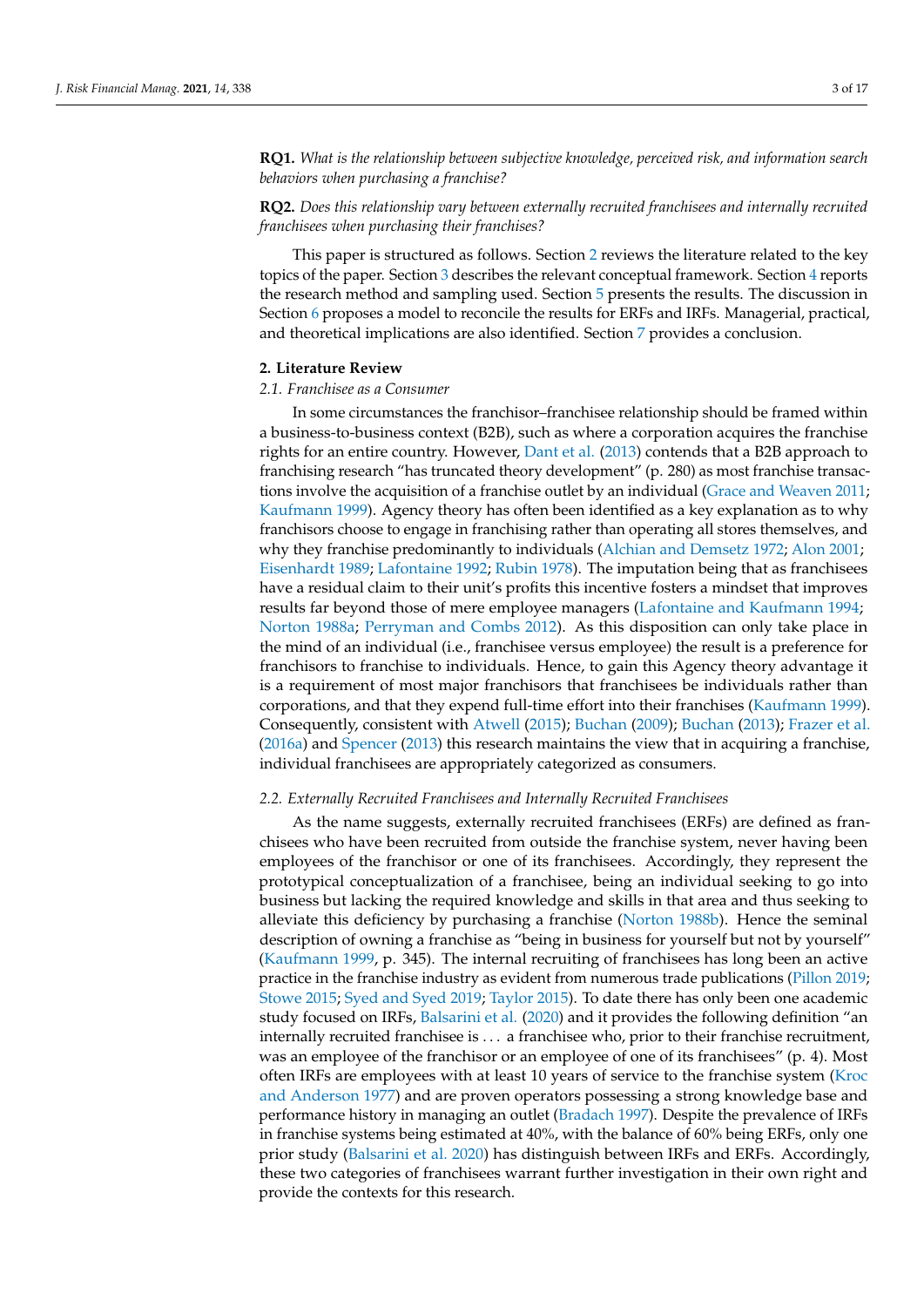## *2.3. The Franchise as a Strategic, Predominantly Intangible Purchase*

Decision making has long been a prevalent consumer research topic however, many studies have merely focused on simplistic, low involvement, frequent purchases with limited attention being directed at complex, high involvement, infrequent purchases that often entail higher risks and have greater long-term consequences [\(Martin et al.](#page-15-12) [2015\)](#page-15-12). [Bazerman](#page-14-16) [\(2001\)](#page-14-16) also observed that consumer research has often "been silent regarding many of consumers' most important buying episodes" (p. 499). [Gronhaug et al.](#page-15-13) [\(1987\)](#page-15-13) termed these important consumer decisions as strategic purchases and described them as those having long term affects and involving significant commitment of resources. The majority of consumer strategic purchase enquiry has focused on the context of high value durable goods such as housing and vehicles [\(Koklic and Vida](#page-15-14) [2011;](#page-15-14) [Punj and Brookes](#page-16-13) [2002;](#page-16-13) [Savolainen](#page-16-14) [2009\)](#page-16-14). However, other significant products, particularly those with more intangible characteristics such as franchises have yet to be examined through the consumer strategic purchase lens. While it is true a franchise can involve tangibles such as products and business premises, business format franchising mostly represents the franchisor's provision of the intangibles of the operating system, the brand, marketing, training, and location selection services [\(Bender](#page-14-17) [2015\)](#page-14-17). With the median acquisition cost for a retail franchise approaching USD 225,000 [\(Frazer et al.](#page-15-15) [2016b\)](#page-15-15), for those individuals buying a franchise it generally represents their second largest purchase after housing. Moreover, franchisees are not only required to invest significant financial capital to purchase a franchise but to also expend significant human capital as they are typically required to work full-time in the business rather than act as passive investors [\(Kaufmann](#page-15-8) [1999\)](#page-15-8). Consequently, as over 50% of franchise outlets are owned by franchisees in spousal/partner type relationships [\(Frazer et al.](#page-15-16) [2010\)](#page-15-16), buying a franchise represents not only a high involvement consumer purchase but often a lifechanging purchase for franchisees and their households. Over 85% of franchise contracts have terms of between 5 and 10 years [\(Frazer et al.](#page-15-16) [2010\)](#page-15-16) so they also constitute enduring products with long-term ramifications. Hence, purchasing a franchise represents a mostly intangible, high value, high involvement, infrequent, syncretic consumer purchase with long-term, strategic ramifications.

#### *2.4. Information Search, Subjective Knowledge, and Perceived Risk*

Prior to the current research, the relationship between subjective knowledge, perceived risk and information search in the purchase of a franchise has remained unexplored. In deciding how to best fill their needs consumers often engage in information search behaviors seeking to supplement their existing subjective knowledge. The extent of information search activities undertaken by consumers often varies based on perceived risk and the specific characteristics of the category of the product sought [\(Wei and Lu](#page-17-1) [2013;](#page-17-1) [Maity](#page-15-17) [and Dass](#page-15-17) [2014\)](#page-15-17). Previous research has viewed strategic purchases as involving complex, high involvement decisions that require significant information search [\(Erasmus et al.](#page-14-18) [2014;](#page-14-18) [Gronhaug et al.](#page-15-13) [1987\)](#page-15-13). While information represents "facts provided or learned about something or someone" [\(Oxford Dictionaries](#page-16-15) [n.d.\)](#page-16-15) information search is defined as "the effort aimed at acquiring information from the external environment" [\(Srinivasan and Ratchford](#page-16-16) [1991,](#page-16-16) p. 235). According to [Utkarsh](#page-16-17) [\(2017\)](#page-16-17) information search has key determinants that include the ability to search and the motivation to search. In deciding how to satisfy a need, consumers often seek to augment the subjective knowledge they perceive they already possess by undertaking external information search [\(Gibler and Nelson](#page-15-18) [2003;](#page-15-18) [Punj](#page-16-18) [1987\)](#page-16-18). Thus, the level of subjective knowledge and the extent of information search are frequently portrayed as being intrinsically linked. Indeed, the concept of consumer knowledge has long been deemed a key construct in consumer decision-making [\(McNeal and McDaniel](#page-16-19) [1981\)](#page-16-19), particularly with regard to important decisions [\(Raju et al.](#page-16-20) [1995;](#page-16-20) [Hadar et al.](#page-15-19) [2013;](#page-15-19) [Oh and Abraham](#page-16-21) [2016\)](#page-16-21). While objective knowledge is what the consumer knows about the product in actuality, subjective knowledge represents the level of knowledge a consumer perceives they possess [\(Brucks](#page-14-19) [1985;](#page-14-19) [Hadar et al.](#page-15-19) [2013\)](#page-15-19). As such subjective knowledge has been deemed the more critical construct in understanding consumers' information search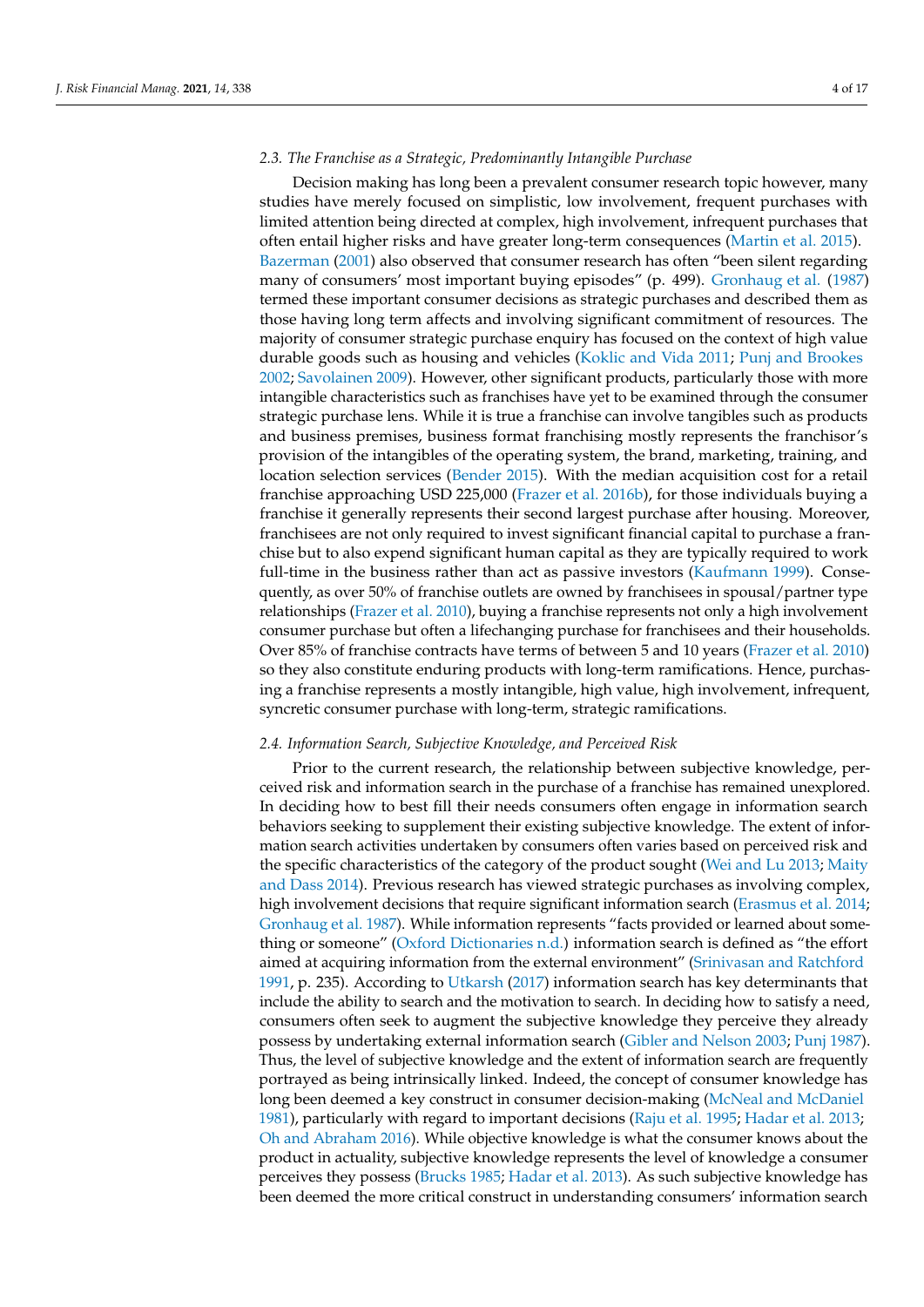behaviors and decision heuristics [\(Brucks](#page-14-19) [1985;](#page-14-19) [Hadar et al.](#page-15-19) [2013;](#page-15-19) [Park and Lessig](#page-16-22) [1981;](#page-16-22) [Raju et al.](#page-16-20) [1995\)](#page-16-20). Previous research has provided mixed results for the relationship between subjective knowledge and information search, with the product and the context seeming to play a pivotal role. One vein of enquiry found that higher subjective knowledge levels raised information search, ostensibly due to increased confidence in the ability to search [\(Utkarsh and Agarwal](#page-16-23) [2019\)](#page-16-23). Conversely, an alternate vein of enquiry found elevated levels of subjective knowledge lowered information search due to decreased motivation to

be less likely to search out additional information" [\(Radecki and Jaccard](#page-16-24) [1995,](#page-16-24) p. 114). Risk represents another important construct when researching consumer purchase behaviors. Perceived risk being characterised as the subjective assessment made by consumers in relation to the risks inherent in deciding between options when endeavoring to satisfy a need [\(Conchar et al.](#page-14-20) [2004\)](#page-14-20). [Koklic](#page-15-20) [\(2011\)](#page-15-20) postulated a model of perceived risk in the context of the purchase of a prefabricated house, a high value item, which has perceived risk as the central construct in the relationship between subjective knowledge, perceived benefits, and information search. Indeed, risk tends to be greater for high-priced products [\(Chaudhuri](#page-14-21) [2002\)](#page-14-21), thus suggesting perceived risk when purchasing a franchise would be high. [Dowling and Staelin](#page-14-22) [\(1994\)](#page-14-22) postulated that perceived risk has an integral effect on consumers' risk handling behaviors in particular information search, with consumers continuing "to seek information until they are able to reduce their specific risk level below their acceptable risk" (p. 133). Thus, the level of perceived risk and the extent of information search in purchase undertakings are often highly correlated.

search as consumers who "believe they are already knowledgeable about a topic area will

#### <span id="page-5-0"></span>**3. Conceptual Framework**

In 1968 Engel, Kollat, and Blackwell developed a general model of the buyer decision process which has continued to be refined and ultimately morphed into the traditional five-step consumer decision process model prevalent in most consumer behavior textbooks [\(Ashman et al.](#page-14-23) [2015;](#page-14-23) [Darley et al.](#page-14-24) [2010\)](#page-14-24). The stage sequence being: need recognition/unmet need, information search, alternative evaluation, choice/purchase, and post-purchase evaluation. As [Virdi et al.](#page-16-25) [\(2020\)](#page-16-25) observes papers such as [Lye et al.](#page-15-21) [\(2005\)](#page-15-21); [Karimi et al.](#page-15-22) [\(2015\)](#page-15-22) and [Karimi et al.](#page-15-23) [\(2018\)](#page-15-23) suggest some stages of this traditional model are often skipped, and some consumer decision processes are more iterative than linear. Moreover, the generic nature of this five-step model has been criticized for its emphasis on rationality and its questionable predictive value, hence the trend towards more product and context specific models [\(Erasmus et al.](#page-14-25) [2001\)](#page-14-25). Research on franchise buyer decision models is scant with only three published papers within the past 26 years. Two of those studies, [Hing](#page-15-24) [\(1995\)](#page-15-24) and [Yeung et al.](#page-17-2) [\(2016\)](#page-17-2) both used the [Engel et al.](#page-14-26) [\(1978\)](#page-14-26) model as their theoretical framework and thus are likely exposed to the criticisms levelled above. A further critique of [Hing](#page-15-24) [\(1995\)](#page-15-24) model of franchisee buyer behavior reveals it is primarily focused on satisfaction as a post-purchase outcome and provides only perfunctory attention to the processes leading to the actual franchise purchase decision itself. The [Yeung et al.](#page-17-2) [\(2016\)](#page-17-2) model also has constraints primarily due to its focus on the Chinese hospitality industry. Thus, the generalizability of this model to other franchise purchase contexts is restricted due to its strong emphasis on the role of 'Guanxi' the Chinese "system of social networks and influential relationships which facilitate business" [\(Oxford Dictionaries](#page-16-26) [n.d.\)](#page-16-26). With the deficiencies of general buyer behavior models, numerous scholars have suggested phased models of consumer decision processes to reduce complexity, particularly for complicated acquisitions [\(Koklic and Vida](#page-15-14) [2011;](#page-15-14) [Nedungadi](#page-16-27) [1990;](#page-16-27) [Shocker et al.](#page-16-28) [1991\)](#page-16-28). The remaining study on franchise purchasing by [Kaufmann](#page-15-8) [\(1999\)](#page-15-8), formulated a phased model of the "decision to purchase a franchise within the broader context of the decision to become self-employed" [\(Kaufmann](#page-15-8) [1999,](#page-15-8) p. 345). [Kaufmann](#page-15-8) [\(1999\)](#page-15-8) Process Model provides the conceptual framework for this research and suggests that when deciding to purchase a franchise one first decides to pursue self-employment and then a business sector/industry decision is made. Subsequently, an organizational-type decision is made to choose either a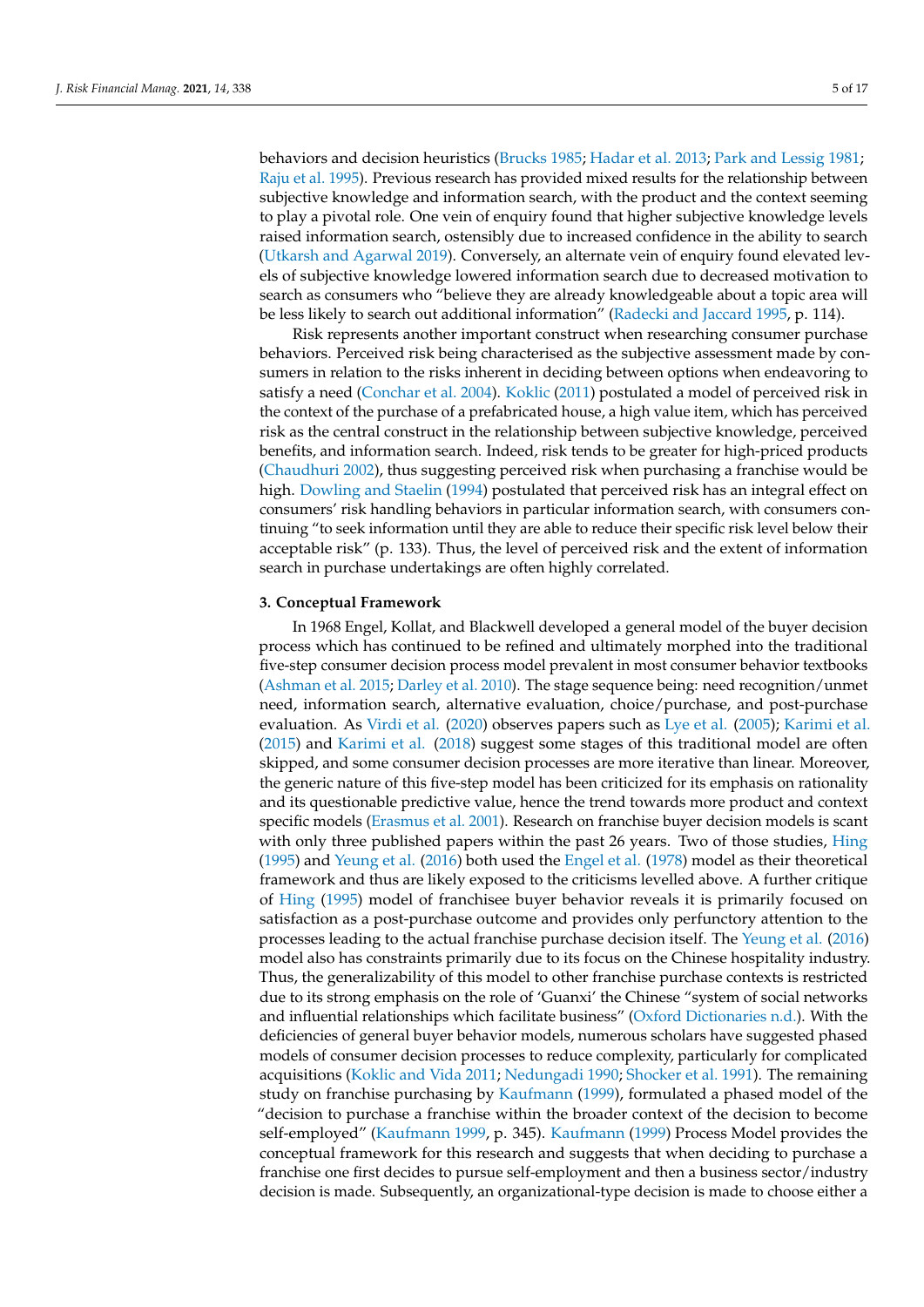franchise business or an independent business. At this point some may exit the franchise purchase process to pursue independent business opportunities. For those continuing the pursuit of a franchise, Kaufmann postulates a decision between franchise brands within the selected sector is then made, ultimately leading to a franchise purchase.

#### <span id="page-6-0"></span>**4. Method**

Due to the paucity of studies on the franchise acquisition behaviors of ERFs and IRFs, an exploratory, inductive methodology was adopted for this research [\(Creswell](#page-14-27) [2014\)](#page-14-27). The aim being to gain an understanding of the relationship between the constructs of subjective knowledge, perceived risk, and information search when purchasing a franchise, and to ascertain whether this relationship varies between ERFs and IRFs. Semi-structured interviews were conducted one-to-one exploring the participants' franchise purchase behaviors related to the three relevant constructs of subjective knowledge, perceived risk, and information search. For RQ1 the theoretical lens of Kaufmann's Process Model was employed to explore the franchise acquisition process. While this lens provided a framework for the topics pursued [\(Creswell](#page-14-27) [2014\)](#page-14-27) an inductive mindset was maintained with no propositions developed in advance. The interviewees were merely questioned relating to why they purchased a franchise, what subjective knowledge they possessed, what risk they perceived and what information search behaviors, if any, they engaged in. Thus, the approach employed for RQ1 was more akin to thematic analysis than formal framework analysis. Likewise, for RQ2, as no previous studies have compared subjective knowledge, perceived risk, and information search between ERFs and IRFs the approach remained inductive. With both research questions, the objective was to let the resultant data be instrumental in theory development [\(Corbin](#page-14-28) [2017\)](#page-14-28). The interviews began by capturing self-employment and career background information on each participant. This allowed for subsequent triangulation with more extensive detail provided by participants' profiles on social media platforms such as LinkedIn. The interviews were recorded and lasted up to 75 min, with interview notes made to capture contextual information [\(Saunders et al.](#page-16-29) [2009\)](#page-16-29).

Since its original application in psychology, thematic analysis [\(Braun and Clarke](#page-14-29) [2006\)](#page-14-29) has been applied to the analysis of qualitative research data in many disciplines and is now widespread in organizational research [\(Grace et al.](#page-15-25) [2016;](#page-15-25) [King and Brooks](#page-15-26) [2018\)](#page-15-26). In this research the six phases of thematic analysis: data familiarization, coding, generating initial themes, reviewing themes, theme defining and writing results were followed when identifying, organizing, and interpreting themes in the interview data. Data familiarization began with the researchers conducting the interviews, it continued during transcription which was also undertaken directly by the researchers [\(Frazer](#page-15-27) [2004\)](#page-15-27). The transcripts were then read several times facilitating the researchers becoming intimately familiar with the content. Notes were made during each iteration. Coding then occurred, involving generating labels (codes) for data deemed relevant to the two research questions. From patterns in these codes initial themes were identified and developed [\(Attride-Stirling](#page-14-30) [2001\)](#page-14-30). Review and discussion between the researchers then ensued surrounding these potential themes as to which represented "patterns of shared meaning underpinned or united by a core concept" [\(Braun and Clarke](#page-14-31) [2019,](#page-14-31) p. 593). Through collaboration intercoder consensus [\(MacPhail et al.](#page-15-28) [2016\)](#page-15-28) was achieved pertaining to the themes' relevance to the research questions [\(Denzin and Lincoln](#page-14-32) [2005\)](#page-14-32). Significant themes were then defined and named, with relationships and hierarchies between themes developed. An analytic narrative in response to each research question was developed and written up citing quotes that epitomize respondents' perspectives [\(Labuschagne](#page-15-29) [2003\)](#page-15-29). Finally, as "qualitative data analysis is about telling 'stories', about interpreting and creating" [\(Braun and Clarke](#page-14-31) [2019,](#page-14-31) p. 591) a model was derived that synthesizes the findings.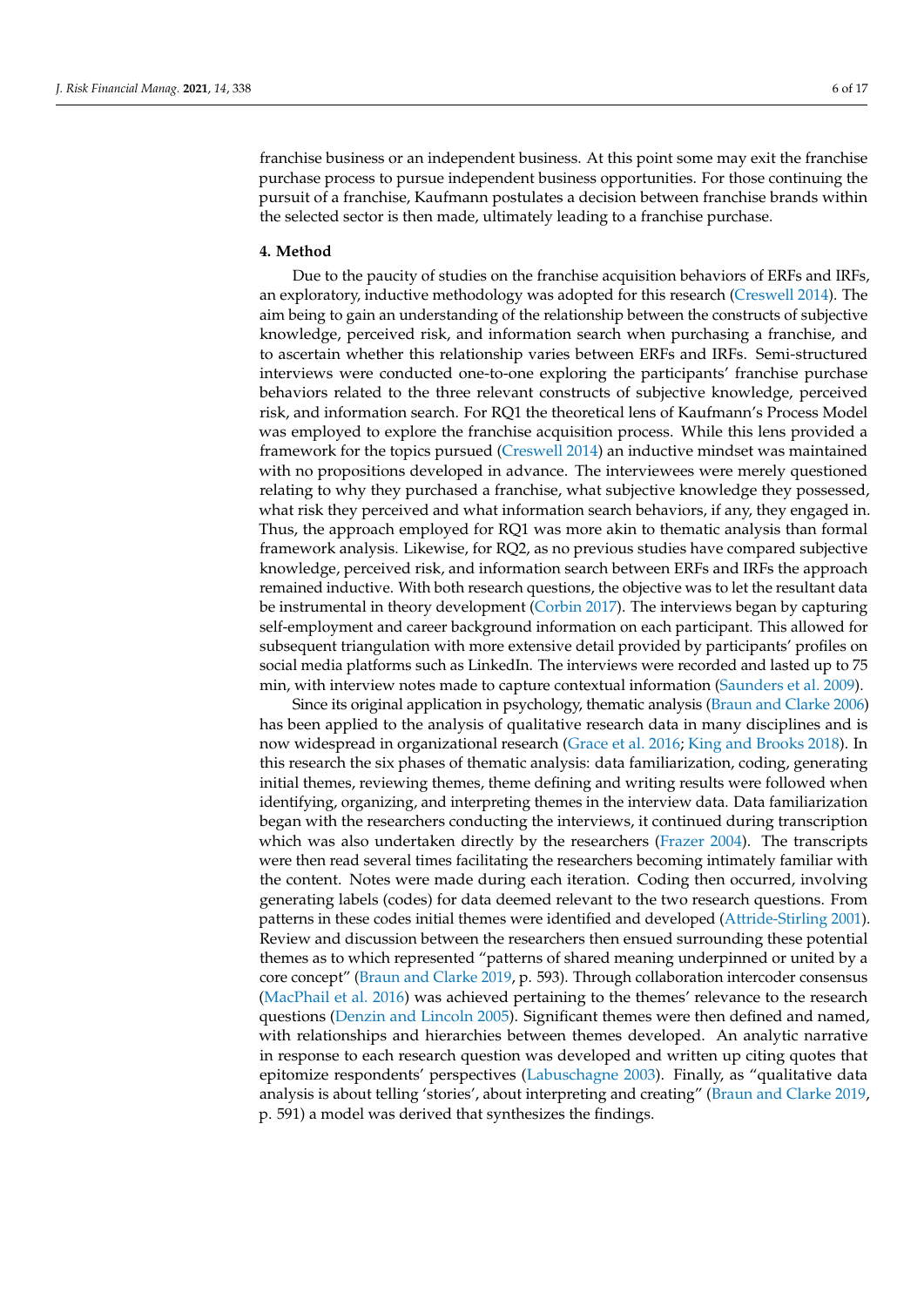#### *Sampling*

To adequately explore the research questions participants who had undertaken a franchise purchase decision were enlisted for semi-structured interviews. To this end, a purposive sample of franchisees from the Australian restaurant industry was obtained. To facilitate this study's focus on the contrast between ERFs and IRFs, all participants were recruited from one restaurant system in one country, thus keeping the system and location as constants to limit extraneous variables. As per [Guest et al.](#page-15-30) [\(2006\)](#page-15-30), snowball sampling continued until sufficient code saturation was attained. This led to interviews being undertaken with 14 franchisees. Four of the 14 franchisees had previously owned businesses, while the other 10 had only ever been employees. Seven were externally recruited (ERFs), not having been employees of the franchisor prior to their franchise purchase. A further seven were internally recruited (IRFs) and were employees of the franchisor at the time of their franchise purchase. These seven IRF participants had a subjective knowledge repository accumulated over 89 years of combined employee experience with the franchisor, ranging from three to 20 years with the average being 12.7 years of service. Five of the seven IRFs had known no other employer, originally having started with the franchisor in their first jobs and then remaining to pursue corporate careers. Prior to purchasing a franchise all ERFs except one, had been actively pursuing other possible self-employment options, such as starting a new business from scratch, purchasing an independent business or purchasing a different franchise. Conversely, none of the IRFs had been actively pursuing other possible self-employment options. Characteristics of the sample are presented in Table [1.](#page-7-1)

<span id="page-7-1"></span>

| Franchisee<br>IR Prefix-Internally<br><b>Recruited ER</b><br><b>Prefix-Externally Recruited</b> | Recruited    | Previously<br>Self-Employed | Prior to Purchasing a<br>Franchise, Years as<br><b>Employee of</b><br>Franchisor | Prior to Purchasing a<br><b>Franchise Were Actively</b><br><b>Pursuing Other</b><br><b>Self-Employment Options</b> |
|-------------------------------------------------------------------------------------------------|--------------|-----------------------------|----------------------------------------------------------------------------------|--------------------------------------------------------------------------------------------------------------------|
| IR <sub>1</sub>                                                                                 | Internally*  | Yes                         | 14                                                                               | No                                                                                                                 |
| IR <sub>2</sub>                                                                                 | Internally * | No                          | 10                                                                               | No                                                                                                                 |
| IR <sub>3</sub>                                                                                 | Internally * | No                          | 11                                                                               | N <sub>o</sub>                                                                                                     |
| IR4                                                                                             | Internally * | No                          | 17                                                                               | N <sub>o</sub>                                                                                                     |
| IR <sub>5</sub>                                                                                 | Internally*  | No                          | 20                                                                               | N <sub>o</sub>                                                                                                     |
| IR6                                                                                             | Internally   | No                          | 14                                                                               | No                                                                                                                 |
| IR7                                                                                             | Internally   | No                          | 3                                                                                | No                                                                                                                 |
| ER8                                                                                             | Externally   | Yes                         | 0                                                                                | Yes                                                                                                                |
| ER9                                                                                             | Externally   | Yes                         | 0                                                                                | Yes                                                                                                                |
| ER <sub>10</sub>                                                                                | Externally   | No                          |                                                                                  | Yes                                                                                                                |
| ER <sub>11</sub>                                                                                | Externally   | No                          |                                                                                  | Yes                                                                                                                |
| ER <sub>12</sub>                                                                                | Externally   | No                          | 0                                                                                | Yes                                                                                                                |
| ER <sub>13</sub>                                                                                | Externally   | No                          | $0^{\#}$                                                                         | No                                                                                                                 |
| ER <sub>14</sub>                                                                                | Externally   | Yes                         | $0^{\#}$                                                                         | Yes                                                                                                                |

|  | Table 1. Participants' Characteristics. |
|--|-----------------------------------------|
|--|-----------------------------------------|

# both worked with a supplier to the franchisor prior to acquiring their franchises. \* indicates the franchisor had been their only employer and they had never been employed by another entity prior to buying their franchises. [Note: while IR1 had previously been self-employed, they had never been employed by a separate entity other than the franchisor].

#### <span id="page-7-0"></span>**5. Results**

#### *5.1. Differences in the Nature of The decision between ERFs and IRFs*

All ERFs followed the decision sequence foreshadowed in Kaufmann's Process Model and were on a quest to 'own their own business' either by deciding to continue to be, or become self-employed. Comments such as "*I always had a desire to have my own business*" (ER13) were consistent among ERFs. ERFs expressed various reasons for wanting to pursue their own business rather than being employed "*I wanted to improve my financial situation*" (ER10); "*it was time to do something for myself* " (ER11). All ERFs, except one who already owned a business and was approached directly by the franchisor, initiated the purchase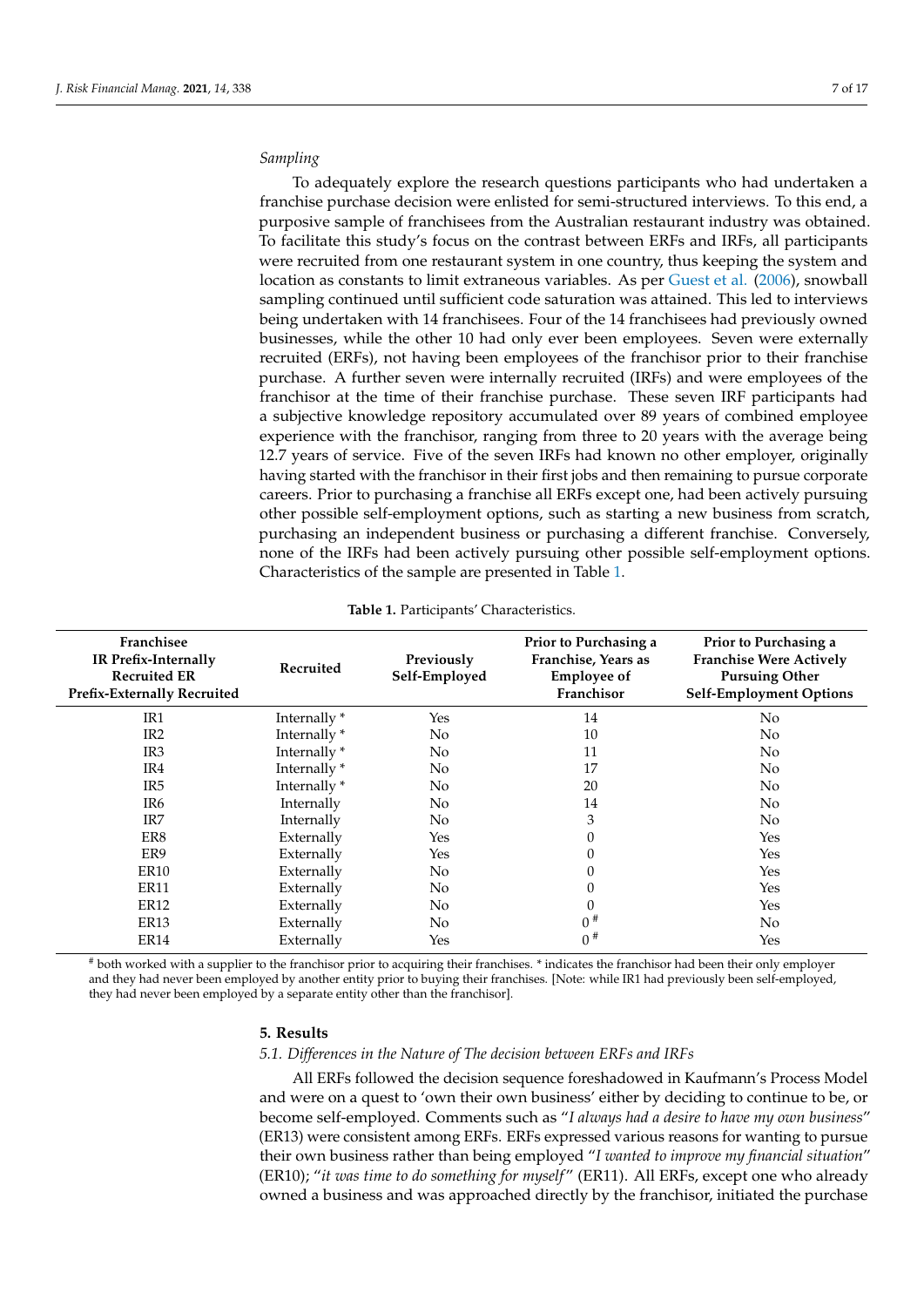process and were actively looking for self-employment opportunities—"*I was looking around for business opportunities*" (ER10). Two of the ERFs (ER9 and ER10) responded to the franchisor's advertisements seeking franchisees. Some ERFs then progressed from the organizational-type decision [franchise or independent business], to the sector decision, and then the brand decision. While for others, the sector decision preceded the organizationaltype decision. In pursuing this decision sequence, ERFs engaged in an extensive franchise purchase decision process.

IRFs' unmet need was 'to be their own boss' which contrasted markedly with ERFs who expressed a strong desire to 'own their own business'. The observation "*I* . . . *wanted to be my own boss*" (IR5) encapsulated the IRF mindset. They did not follow the Kaufmann Process Model's decision sequence utilized by ERFs. For example, while most IRFs informed their franchisor employer that at some point in the future they would like to become a franchisee, they simply perceived this as an alternative career trajectory to trying to climb the corporate ladder. Consequently, this did not extend to a broader desire for self-employment beyond a franchise in the chain with which they were currently employed. Their specific discrete decision to become self-employed was absent. Instead, for IRFs the common catalyst seemed to be escaping the escalating demands of corporate life "*they did offer me a couple of roles [promotions] but it would have been a lot of travel*" (IR4); "*we just had a child* . . . *and I was travelling a lot with work*" (IR5). Many IRFs had also worked closely with franchisees and coveted their self-efficacy "*ultimately, I think it was a case of working with all the different franchisees*" (IR4). IRFs had also seen former fellow employees that they considered peers become successful franchisees, which reinforced the option of becoming a franchisee as their next professional aspiration.

For IRFs, rather than seeing purchasing a franchise as a business acquisition decision, as ERFs did, it was viewed more as a career decision. For IRFs the key issue was, should they continue to try to progress up the corporate ladder with their franchisor employer or pursue the franchise route, still with this same franchisor. In either case continuity would be maintained, with the parties to the relationship (the employee/IRF and the employer/franchisor) essentially remaining the same, just the nature of the relationship would be altered. IRF, IR6 described the decision to purchase a franchise from their employer as "*basically a fork in the road*" and being heavily influenced by their limited prospects of promotion as an employee of the franchisor "*I might not have been able to grow* much more in the corporate world" (IR6). Hence, in IR6's case they decided to pursue a franchise when one was offered. Indeed, for IRFs the decision sequence was truncated as they progressed automatically straight to the end of the purchase decision sequence and simply pursued a franchise with the brand with whom they were incumbent as employees. Thus, their extremely limited decision-making sequence saw them bypassing and not considering alternative organizational-types, sectors, or brands. Significantly no IRFs were actively pursuing other potential self-employment options. Indeed, for two of the IRFs the catalyst for their franchise acquisition process was the franchisor approaching them to consider becoming franchisees. These two respondents had expressed no interest in a franchise or any other form of self-employment. "*The restaurant I was running (as an employee) was in the top 20 (in the state) so they approached me (about a franchise). I did not approach them*" (IR7). Similarly, IR6 had not even considered becoming a franchisee until they were approached internally by the franchisor "*I did not even think I was interested* . . . *(a colleague) came into my office one day and said, (restaurant A) and (restaurant B) are up for franchising if you are interested. And that was the very first time that I had even considered being a franchisee*" (IR6). Overall, IRFs pursued a franchise in the chain where they were already employed as part of a quest to *become their own boss*. They perceived this choice as merely a change in the relationship status with their franchisor employer, from employee to franchisee, rather than a decision to be self-employed. Thus, when compared with ERFs, the IRFs' decision involved them engaging in a much more limited, almost habitual decision-making process.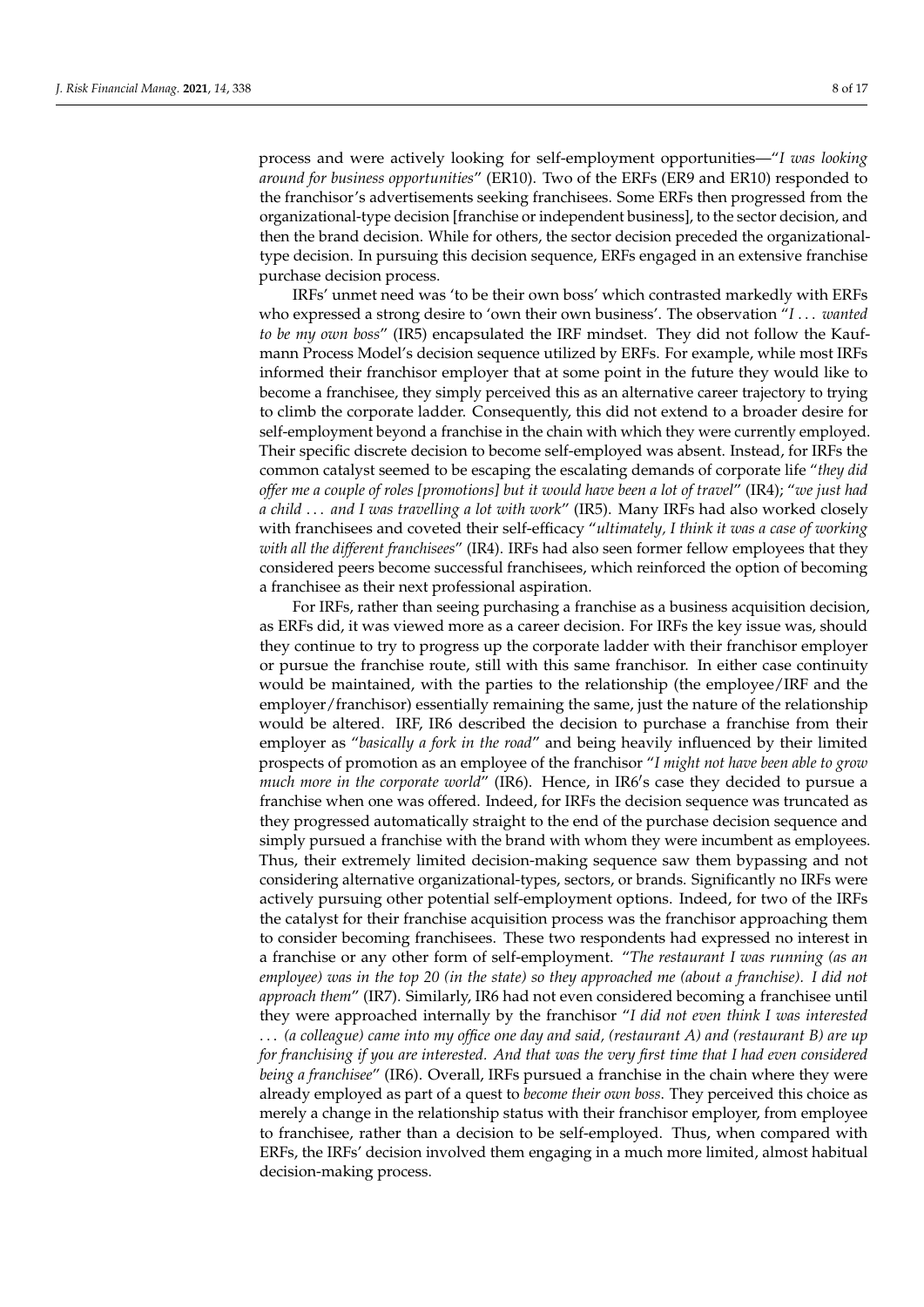## *5.2. The Influence of Being ERF or IRF on Information Search, Subjective Knowledge, and Perceived Risk*

ERFs engaged in far more information search than IRFs *"I* . . . *read a couple of articles in the newspaper about them (the franchisor)"* (ER10); after reading a book about them *"I actually thought* . . . *that (they) would be a good business"* (ER8). By way of example, respondent ER9 actively engaged in extensive information search *"I spoke to business brokers and looked at a lot of rubbish"*. ER9 also investigated numerous franchises in different industries *"I looked into a cleaning franchise* . . . *and* . . . *new car franchises"*. Like other ERFs, ER9 had formulated search criteria which included an industry they could enjoy, that provided them with a job, not requiring a business partner, in retail, with good margins, and good sales volume. To gain further information and thus augment their lack of subjective knowledge, all ERFs engaged in one-on-one meetings with existing franchisees *"I rang the franchisee in (restaurant A) and I rang the franchisee in (restaurant B) and I asked to go and see them"* (ER11), *"one of the things that helped me* . . . *was* . . . *introductions (to franchisees) to tell their story warts and all"* (ER9). The extent of information search engaged in by ERFs relating to the business status of existing franchisees often went far beyond what was proffered at these meetings. For example, the information search behaviors of ER10 even extended to staking out the restaurants of four prominent franchisees to see how busy they were. ER10 then followed these franchisees to observe the size and location of their homes and the type of vehicle they drove to draw notional conclusions about the franchisees' viability and success. Perceiving a subjective knowledge deficiency, all ERFs took the time to engage in on-the-job-evaluations as part of their information search efforts. This involved being 'thrown in at the deep-end' and working unpaid in a franchise for a weekend. For some this on-the-job-evaluation proved critical in providing first-hand knowledge regarding both the nature of the industry and the franchise opportunity *"it was pretty helpful (the on-the-job-evaluation)"* (ER9).

In contrast, negligible information search was engaged in by the IRFs who instead relied almost totally on their own subjective knowledge regarding the franchise purchase decision. For example, one IRF who had been an employee of the franchisor for 17 years prior to becoming a franchisee, acknowledged relying heavily on their subjective knowledge in "*being able to piece together all the different bits (of information) that made sense*" (IR4) when making their franchise purchase decision. Likewise, another IRF with 14 years prior employee service chose to almost totally rely on their accumulated subjective knowledge and *"did not talk to anyone else"* (IR6). Two IRFs (IR5 and IR2) did use a trusted existing franchisee as a sounding board, however the advice was limited to providing mere encouraging feedback "*you have just got to do this, trust yourself, you will be fine*" (IR5); "*you can't go wrong, mate this is it*" (IR2), rather than the more rigorous information search behaviors undertaken by ERFs who all spoke extensively to several existing franchisees. Overall, IRFs considered far fewer options than ERFs. Unlike ERFs, IRFs did not actively engage in information search behaviors related to alternative business options and gave little consideration to options other than a franchise within their employer's chain. Indeed, while some IRFs had given no thought to any alternate business routes, others merely had vague contingencies that would only be explored if a franchise offer never eventuated. For example, after more than 20 years of employee service with their franchisor IR4 was prepared to wait for a franchise opportunity within the chain but not wait forever "*I did not want to keep doing my corporate role forever* . . . *if I did not get the (franchise) offer then I may have gone down the supermarket route*". Similarly, another IRF (IR2) who had been patiently waiting for a franchise offer stated "a*bout 10 years into my career* . . . *I thought maybe I would buy a newsagency*" but took it no further and never actively pursued the option. Thus, for IRFs these other alternatives were viewed as inferior choices and seen as possible fallback options which would only be actively investigated should a franchise opportunity with their employer not eventuate. Consequently, IRFs engaged in negligible information search efforts in investigating alternative business options.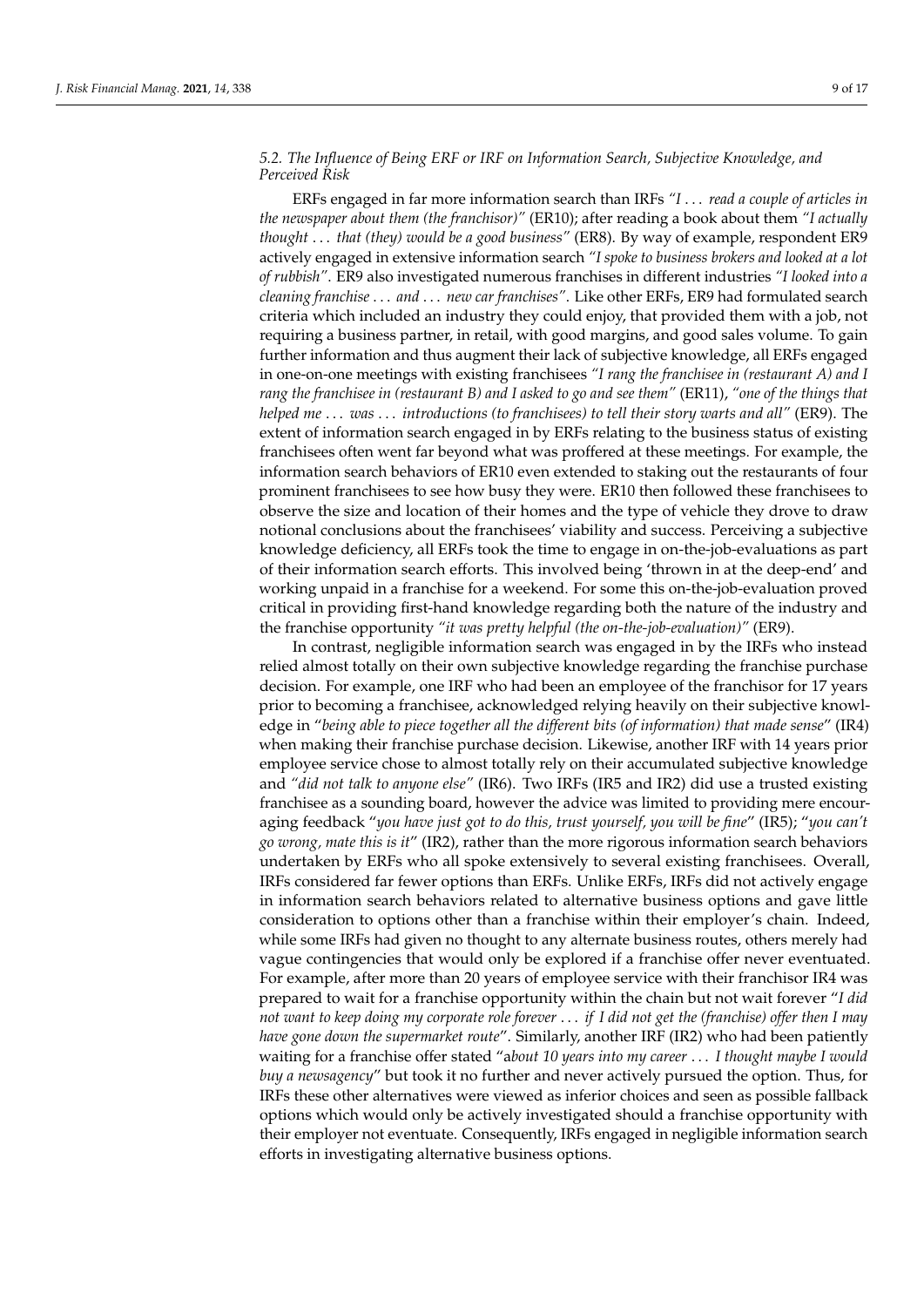The disparity in the starting points of the purchase acquisition process between the ERFs and IRFs cannot be overstated. For the majority of IRFs the franchisor had been their lifelong employer, thus providing them with a vast reservoir of subjective knowledge. These IRFs had often started as young employees and then taken an average of 12.7 years to progress up the ranks of management (see Table [1\)](#page-7-1) before purchasing a franchise. Conversely, most ERFs acknowledged their limited subjective knowledge of the franchisor and its franchise opportunity, thus they engaged in extensive information search to mitigate this deficiency. While two ERFs (ER13 and ER14) had worked for a supplier to the franchisor and thus had some pre-existing knowledge base, many ERFs only prior exposure to the franchisor had merely been as customers and sometimes not even that. In acknowledging their extremely limited subjective knowledge ERF (ER9) observed "*I don't think I had even been into a restaurant (of the franchisor)*". While ERF (ER11) stated "*to be honest, we weren't major frequenters of (the franchisors' restaurants)*". Overall, it was concluded that the far greater subjective knowledge possessed by IRFs in comparison to ERFs was instrumental in explaining the negligible information search expended by IRFs.

The two cohorts, ERFs and IRFs held vastly differing perceptions of the risk involved in the franchise purchase decision. Indeed, a strong motive for the significant effort expended on information search by ERFs seemed to be the attenuation of their considerable perception of risk. For example, one ERF (ER10) described themself as being "*nervous*" and "*very conscious of the fact that it was a big gamble*". Another ERF (ER11) stated "*the risk was always there* . . . *significant for me was that we owned our house. The thing that we said was non-negotiable was that house, so that my spouse would always have a house if I lost everything*". ER9, who describing themself as having accrued some capital and being "*pretty keen to protect that*" also commented that they were "*willing to take a risk but it wanted to be a pretty well calculated risk*". In contrast, IRFs perceived almost no risk "*you know I do not think I thought of any risks at all*" (IR3); "*I do not think I ever thought it was risky*" (IR4); "*I did not think much about risks*" (IR7); "*it was an almost risk-free scenario, the thought of failing didn't really enter my mind* . . . *I had so much faith*" (IR6). Perhaps the last word on IRFs' perception of risk goes to IR1 who stated they "*could give me a restaurant in a tin shed in the middle of the Nullarbor Plain (a remote Australian desert region)* . . . *and I'd take it*". This finding may be partly due to ERFs using more of their own financial capital to purchase their franchises compared to IRFs, with franchisors out of expediency often needing to partly finance IRFs into the system [\(Bradach](#page-14-7) [1997\)](#page-14-7). Consequently, the lesser risk assessment by IRFs may have partly been because they had less capital to risk "*I have nothing and if this fails will still have nothing* . . . *so I never considered it a risk*" (IR1).

A summary of the results the for the purchasing a franchise ERFs versus IRFs can be seen in Table [2.](#page-11-1)

|                         | <b>Externally Recruited Franchisees</b>                                                                                                                                                                                                                         | <b>Internally Recruited Franchisees</b>                                                                                                                                                                                                                                                                                                                                              |
|-------------------------|-----------------------------------------------------------------------------------------------------------------------------------------------------------------------------------------------------------------------------------------------------------------|--------------------------------------------------------------------------------------------------------------------------------------------------------------------------------------------------------------------------------------------------------------------------------------------------------------------------------------------------------------------------------------|
| <b>Unmet Need</b>       | <b>To Own Their Own Business</b>                                                                                                                                                                                                                                | <b>To Be Their Own Boss</b>                                                                                                                                                                                                                                                                                                                                                          |
| Nature of decision      | <b>Business acquisition</b><br>ERFs were on a quest to own their own business.                                                                                                                                                                                  | Career pathway<br>IRFs made a career choice between continuing to<br>progress up the corporate ladder with their<br>franchisor employer or becoming a franchisee, still<br>with this same franchisor.                                                                                                                                                                                |
| Subjective<br>knowledge | Negligible<br>ERFs had little pre-existing knowledge of the<br>focal franchise.<br>Most ERFs had only been customers of the focal<br>franchise [two had also worked for a supplier].<br>One ERF had never previously been in a restaurant<br>of the franchisor. | Significant<br>IRFs had vast pre-existing knowledge of the focal<br>franchise accumulated during an average of<br>12 years employment with the franchisor.<br>For most IRFs the focal franchisor had been their<br>lifelong employer to that point.<br>All IRFs had been successful restaurant managers<br>and thus had extensive knowledge of the focal<br>franchisor's operations. |

**Table 2.** Purchasing a franchise comparison of results—ERFs vs. IRFs (derived from this research).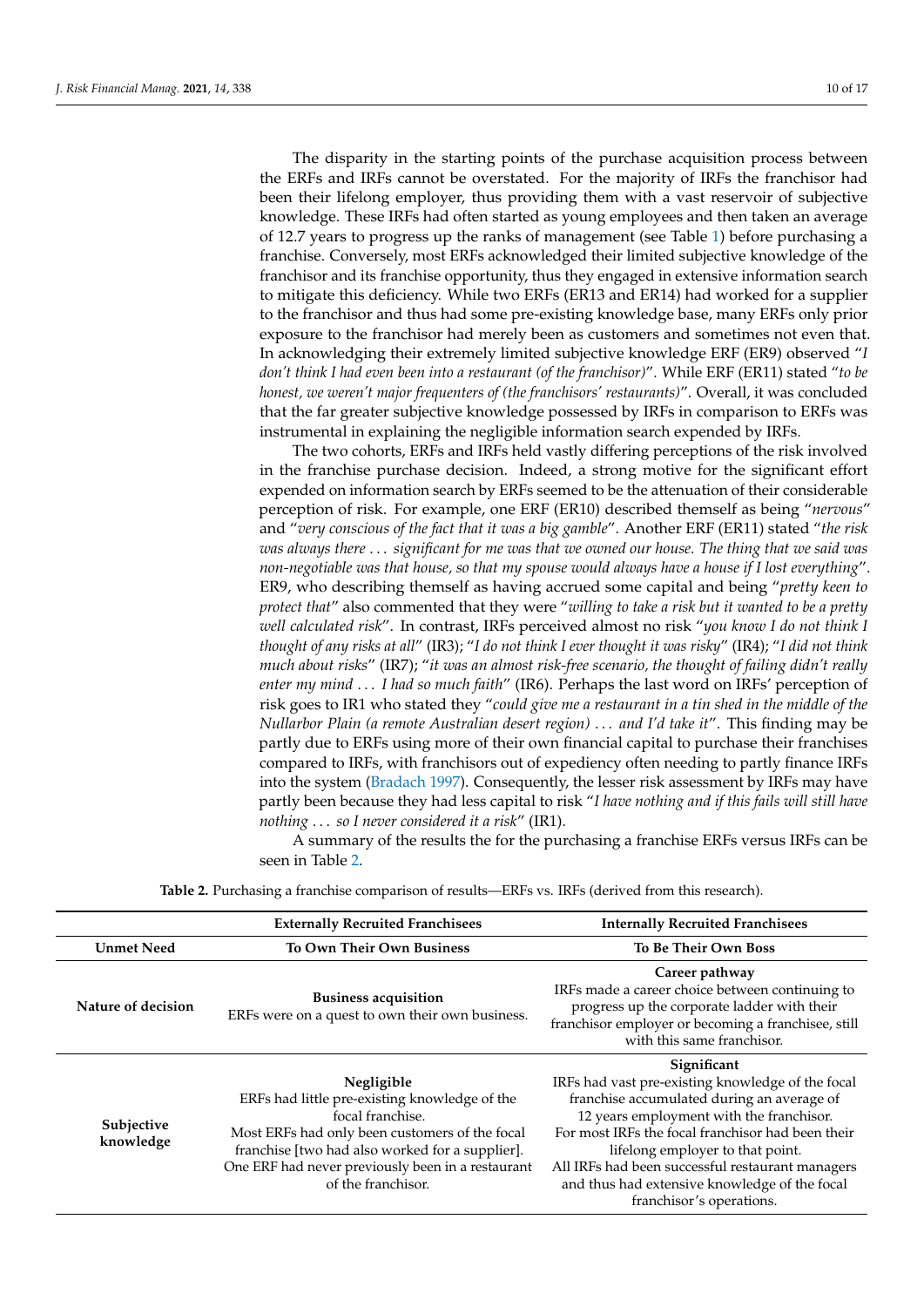<span id="page-11-1"></span>

|                                        | <b>Externally Recruited Franchisees</b>                                                                                                                                                                                                                                                                                                                                                                                                                                                                                                                         | <b>Internally Recruited Franchisees</b>                                                                                                                                                                                                                                                                                                                          |
|----------------------------------------|-----------------------------------------------------------------------------------------------------------------------------------------------------------------------------------------------------------------------------------------------------------------------------------------------------------------------------------------------------------------------------------------------------------------------------------------------------------------------------------------------------------------------------------------------------------------|------------------------------------------------------------------------------------------------------------------------------------------------------------------------------------------------------------------------------------------------------------------------------------------------------------------------------------------------------------------|
| <b>Unmet Need</b>                      | <b>To Own Their Own Business</b>                                                                                                                                                                                                                                                                                                                                                                                                                                                                                                                                | <b>To Be Their Own Boss</b>                                                                                                                                                                                                                                                                                                                                      |
| Perceived risk                         | Significant<br>ERFs were very conscious of risks in a<br>franchise purchase.<br>They described the franchise purchase as<br>representing a calculated risk.<br>ERFs expressed their desire to protect assets<br>and capital.                                                                                                                                                                                                                                                                                                                                    | Negligible<br>IRFs were not conscious that the franchise<br>acquisition represented a risk.<br>They considered that the purchase of a franchise in<br>the focal franchisor was almost risk-free.<br>IRFs had few assets to protect.                                                                                                                              |
| <b>Information search</b><br>behaviors | Significant<br>ERFs engaged in numerous information search<br>behaviors including but not limited to: Seeking<br>information related to specific criteria about<br>various franchises and businesses, not just the<br>focal franchise.<br>Engaging with business brokers about<br>business opportunities.<br>Reading articles and books about the<br>focal franchisor.<br>Conducting one-on-one meetings with numerous<br>existing franchisees of the focal franchisor.<br>Engaging in trial on-the-job-evaluations by<br>working in a franchise for a weekend. | Negligible<br>IRFs engaged in almost no information<br>search behaviors.<br>They did not actively pursue alternative franchises<br>or business opportunities beyond the focal<br>franchisor with whom they had been employed.<br>Rather than consulting widely, IRFs tended to rely<br>on their own accumulated subjective knowledge of<br>the focal franchisor. |

**Table 2.** *Cont*.

#### <span id="page-11-0"></span>**6. Discussion**

Given the financial gravity and long-lasting nature of consumer strategic purchase decisions prior research has taken the position that such decisions are complex, involving extensive problem solving, and requiring significant information search. This did prove to be the case for ERFs who engaging in extensive decision making involving significant information search when purchasing their franchises. However, this was not the case for IRFs who engaged in very limited decision-making that was more akin to habitual decision making. While IRFs had not previously purchased a franchise, nevertheless their years of franchisor employment provided the prolonged experience and "familiarity with the attributes, benefits and the perceived value of the product" [\(Erasmus et al.](#page-14-18) [2014,](#page-14-18) p. 295) that are the usual prerequisites for habitual decision-making. Further evidence for the habitual decision-making characterization of IRFs franchise purchasing behavior was that they were devoid of perceived risk and thus engaged in negligible information search. In light of the notable contrasts shown in Table [2,](#page-11-1) the Dual Pathway Model in Figure [1](#page-12-0) uses the impact of subjective knowledge and perceived risk on information search to resolve the large disparity in information search behaviors exhibited by ERFs versus IRFs in this research. In essence it frames the much higher subjective knowledge of IRFs when compared to ERFs as the underlying explanation for the large differential in the information search behaviors of ERFs when compared to IRFs. IRFs "long preexisting relationship built a foundation of trust" [\(Bradach](#page-14-7) [1997,](#page-14-7) p. 292) in their franchise systems and conferred heightened levels of subjective knowledge surrounding the acquisition of a franchise in that same system. Indeed, as represented in *pathway A* (see Figure [1\)](#page-12-0) IRFs elevated subjective knowledge directly reduced their motivation to engage in extensive information search as they perceived they already possessed superior knowledge levels. Further, as evidenced in many of the IRFs' quotes pertaining to lack of consideration of risks, their high level of subjective knowledge greatly mitigated their level of perceived risk, which further suppressed their information search behaviors. This is shown in *pathways B and C*. *Pathway A* also serves to explain ERFs far more significant information search, as comparatively they possessed little if any subjective knowledge, and thus were motivated to search for more information to fill this knowledge void. This lack of subjective knowledge by ERFs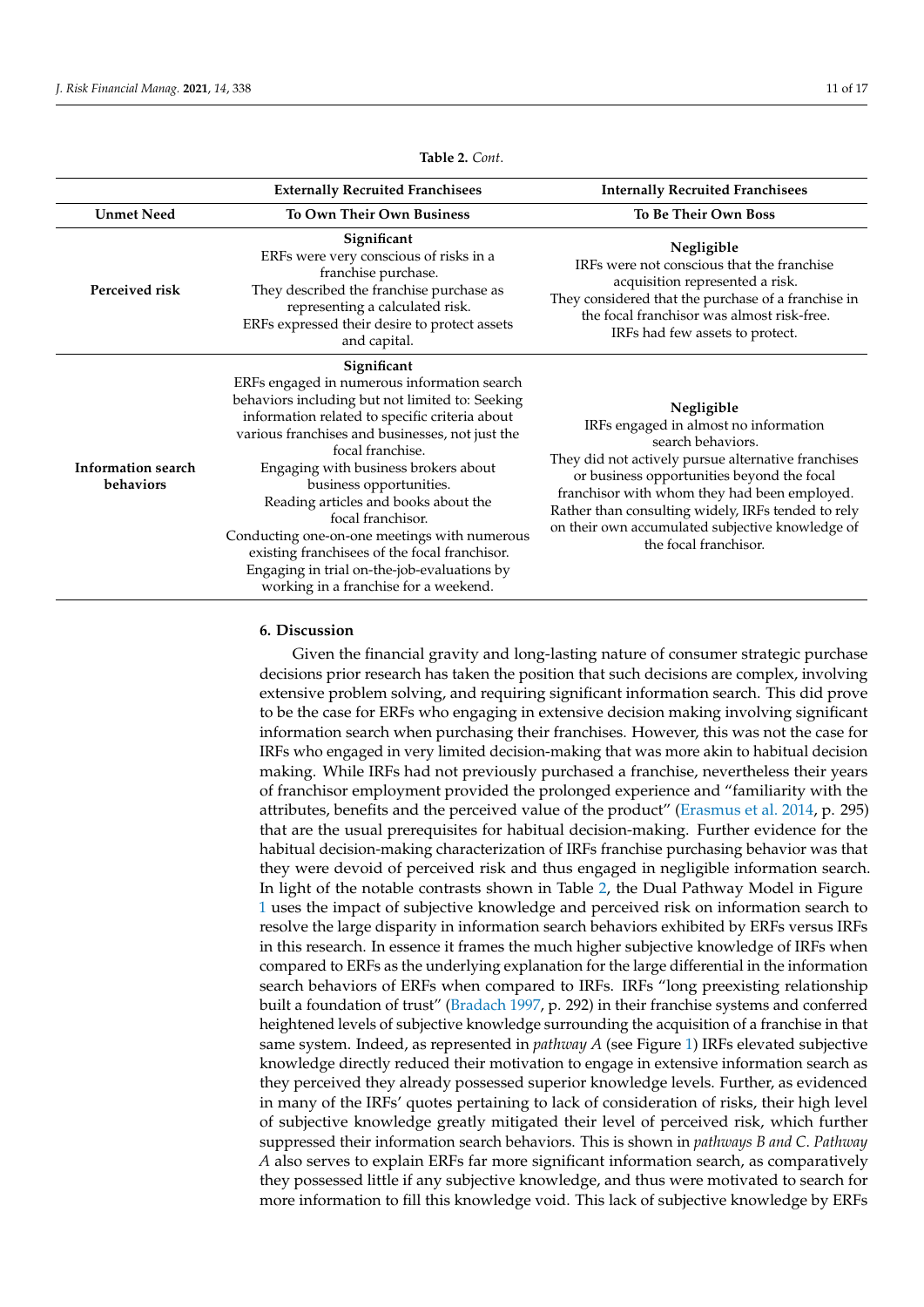also served to elevate their perceived risk (pathway B) which in turn further enhanced their motivations for information search (*pathway C*). Consequently, as represented in the Dual Pathway Model (see Figure 1) the findings of this research suggest that in the context of the consumer strategic purchase decision to buy a franchise, perceived risk acts as a moderating factor that affects the strength of the relationship between subjective knowledge and [inform](#page-15-20)ation search. Significantly, this Figure 1 model differs markedly from Koklic  $(2011)$  investigation of similar constructs in the purchase of a prefabricated home where subjective knowledge had a positive relationship with information search and perceived risk did not have a significant impact on the extent of information search behavior.

<span id="page-12-0"></span>

search in the purchasing of a franchise (derived from this research). **Figure 1.** Dual Pathway Model: showing the relationship between subjective knowledge, perceived risk and information

#### *6.1. Managerial and Practical Implications*

An ongoing supply of new franchisees remains critical for franchisors' efforts to develop local markets. Thus, given the persistent franchisee shortage, this exploratory<br>' to make their franchise acquisition processes provides useful insights for franchisors seeking<br>to make their franchisee recruitment efforts more effective. Indeed, better understanding the different franchise buyer decision processes adopted by ERFs and IRFs could lead to more segmented and targeted recruitment efforts by franchisors. A franchise organization that is cognizant of the subjective knowledge deficit of ERFs can then better satiate the information search and risk attenuation needs of ERFs thus leading to a greater proportion of potential ERFs deciding to complete the decision process and purchase a franchise. This research would suggest that actions such as enabling potential ERFs to have interviews with existing franchisees and engaging in trial activities such as on-the-job evaluations may research into franchise acquisition processes provides useful insights for franchisors seeking play a significant role in positively assisting ERFs through the franchise purchase process. Likewise, potential IRFs may benefit from undertaking a more extensive franchise purchase decision process. It could be argued that the IRFs in this research suffered from a form of knowledge inflation where they conflated the significant knowledge they possessed about franchises within the single incumbent franchise system where they were employed with broader objective knowledge about the multitude of alternative franchises and business opportunities potentially available in the marketplace. Consequently, the due diligence of their franchise purchase was somewhat compromised by them never investigating these alternative franchises and business opportunities. Indeed, these uninvestigated alternative opportunities represent unknown unknowns for IRFs and suggest a large potential gap between their perceived knowledge and their objective knowledge of the franchise opportunities available in the marketplace. Potential IRFs should adopt a far more rigorous franchise acquisition process not dissimilar to that exhibited by ERFs, involving greater due diligence conducted on a much larger considered set of franchise organizations. In particular, IRFs could benefit by engaging in greater information search and being less myopic by considering business options beyond their incumbent franchise chain.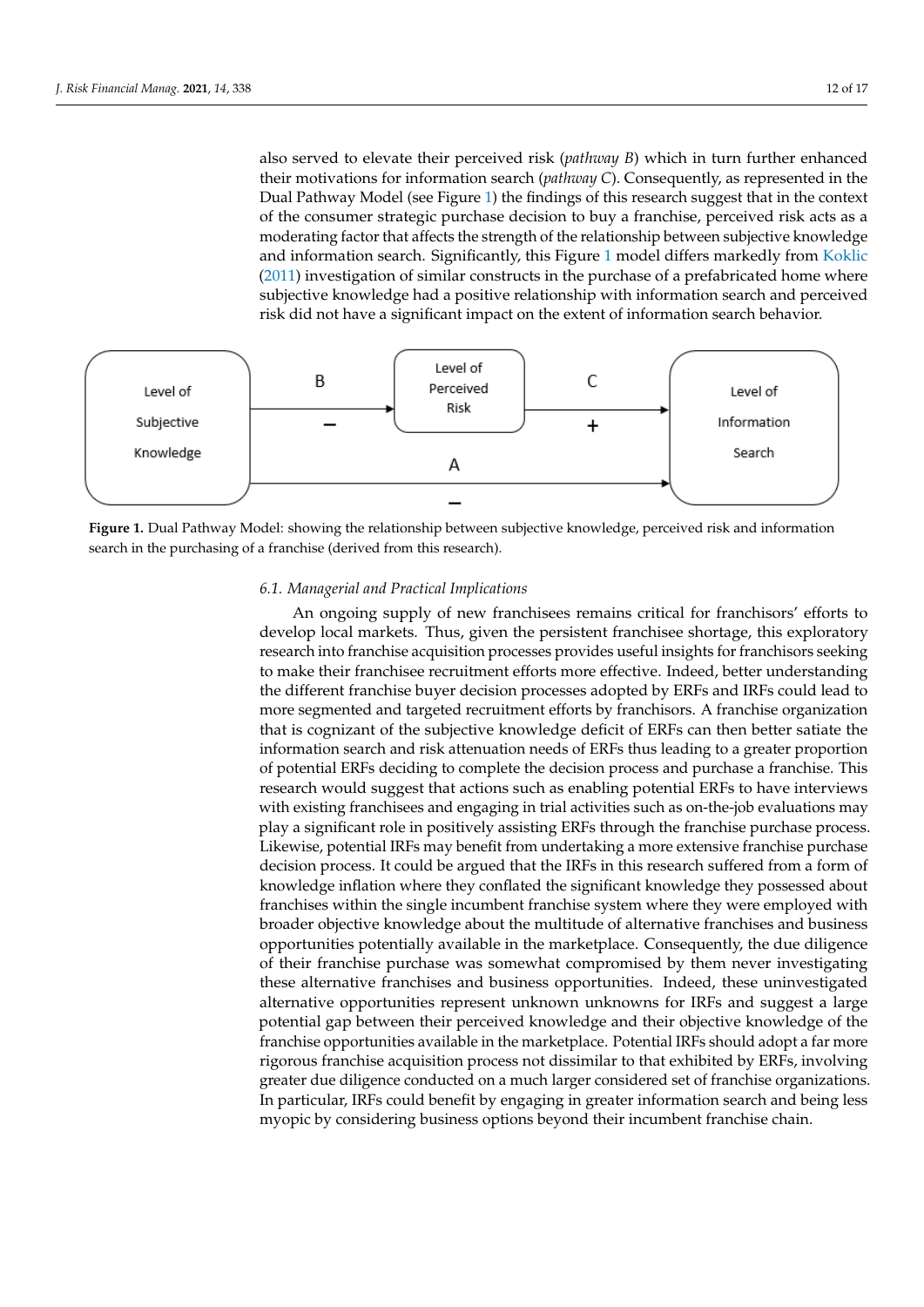#### *6.2. Theoretical Implications, Future Research Directions and Limitations*

While this work extends consumer strategic purchase decisions to the include the purchase of a franchise, the consumer strategic purchase literature needs to be expanded to address other important products with predominantly intangible characteristics including those designated as once-in-a-lifetime products such as schooling, university, weddings, honeymoons, emigration, and retirement [\(Yang et al.](#page-17-3) [2020\)](#page-17-3). Research into the extent to which perceived risk acts as a moderating factor between subjective knowledge and information search in purchase situations other than franchises also needs further investigation. As the franchising literature has only one prior study with IRFs as a focus this work begins to address the apparent gap between the widespread industry practice of recruiting franchisees internally and IRFs absence in the literature. Indeed, future research could also explore how the consumer decision process changes for the subsequent franchise purchases of IRFs and ERFs who become multi-unit franchisees. Do the constructs of subjective knowledge, perceived risk and information search differ from those involved in their initial franchise purchase?

This research has limitations. As this study is exploratory, further descriptive research is needed to verify its findings with respect to the summary in Table [2](#page-11-1) and the model in Figure [1.](#page-12-0) To limit extraneous variables and facilitate this study's focus on the contrast between ERFs and IRFs all participants were Australian franchisees from the same restaurant chain. Thus, future research across industries and geographies may serve to further validate the extent of the generalizability of the findings of this study. The sample was purposively selected, thus limiting the findings across populations [\(Teddlie and Yu](#page-16-30) [2007\)](#page-16-30), however they may apply in similar situations.

#### <span id="page-13-0"></span>**7. Conclusions**

For many organizations, franchising is their key method of facilitating growth and local market development. Success in franchising relies on maintaining access to an ongoing pool of suitable franchisees however, for many franchisors a lack of franchisees has been a key growth constraint. This research provides insights into the relationship between subjective knowledge, perceived risk and information search behaviors undertaken by two distinct categories of franchisees, ERFs and IRFs, when purchasing their franchises. Franchisors can use these insights to be better placed to source new franchisees, conclude sales of new franchises and thereby build their local market development capacity. Contrary to prior research suggesting that such strategic purchases require extensive decisionmaking, this exploration found a divergence of approaches between ERFs and IRFS when purchasing their franchises. While an extensive decision-making process was inherent in the franchise purchase decision processes of ERFs this was not the case for IRFs. IRFs engaged in limited, almost habitual decision-making processes when purchasing their franchises. Finally, the Dual Pathway Model (see Figure [1\)](#page-12-0) was developed to show the relationship between subjective knowledge, perceived risk and information search in the purchasing of a franchise and reconcile the findings.

**Author Contributions:** Conceptualization, P.B., C.L. and M.M.R.; methodology, P.B., C.L., M.M.R. and M.M.; formal analysis P.B., C.L. and M.M.R.; investigation, P.B.; writing—original draft preparation, P.B.; writing—review and editing, P.B., C.L., M.M.R. and M.M.; supervision, C.L. and M.M.R.; All authors have read and agreed to the published version of the manuscript.

**Funding:** No funding was provided for this research.

**Conflicts of Interest:** No financial interest or benefit has arisen from the application of this research.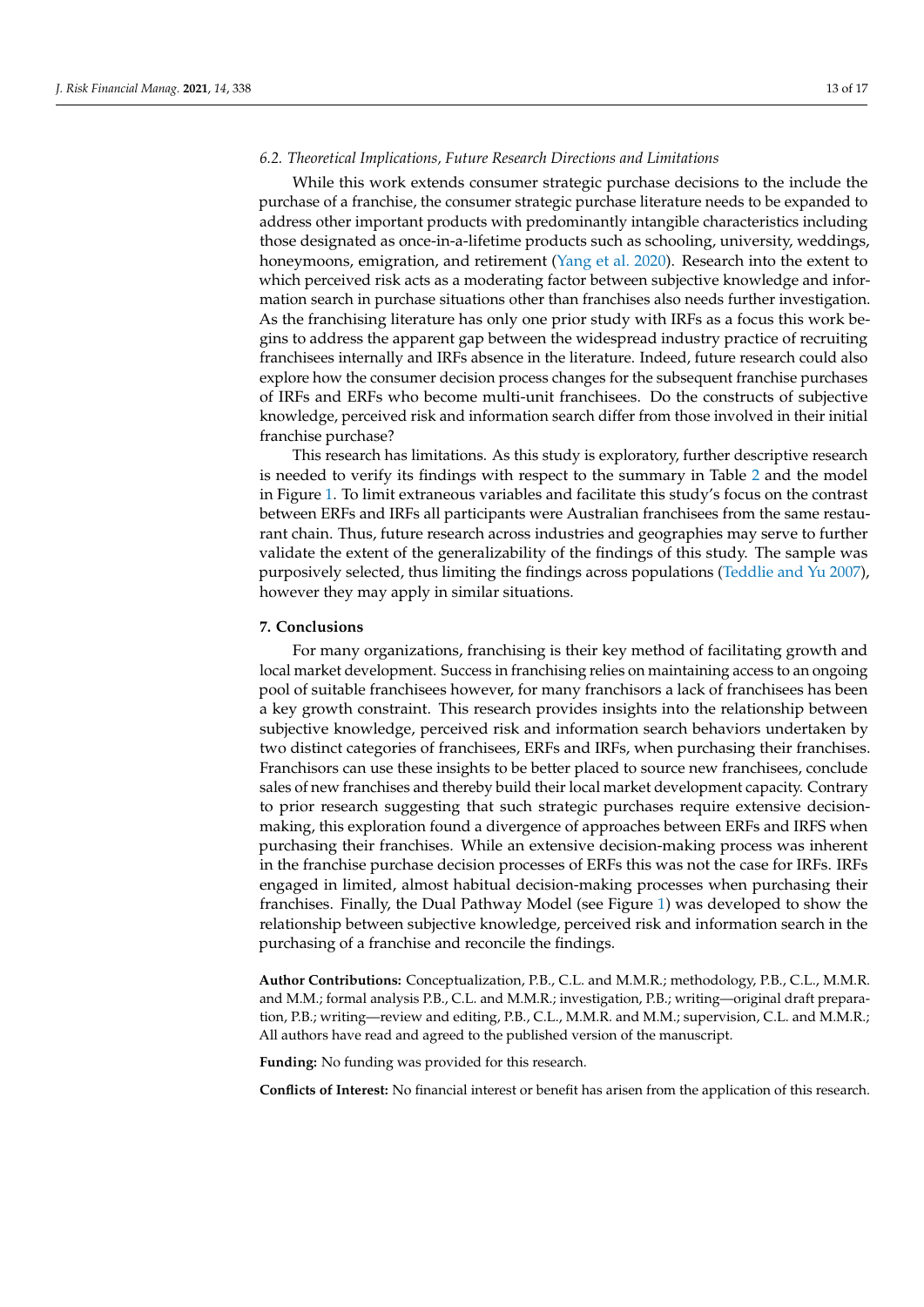#### **References**

- <span id="page-14-10"></span>Alchian, Armen A., and Harold Demsetz. 1972. Production, Information Costs, and Economic Organization. *The American Economic Review* 62: 777–95.
- <span id="page-14-11"></span>Alon, Ilan. 2001. The use of franchising by U.S.-based retailers. *Journal of Small Business Management* 39: 111–22. [\[CrossRef\]](http://doi.org/10.1111/1540-627X.00011)
- <span id="page-14-23"></span>Ashman, Rachel, Michael Solomon, and Julia Wolny. 2015. An old model for a new age: Consumer decision making in participatory digital culture. *Journal of Customer Behavior* 14: 127–46. [\[CrossRef\]](http://doi.org/10.1362/147539215X14373846805743)
- <span id="page-14-30"></span>Attride-Stirling, Jennifer. 2001. Thematic networks: An analytic tool for qualitative research. *Qualitative Research* 1: 385–405. [\[CrossRef\]](http://doi.org/10.1177/146879410100100307)
- <span id="page-14-13"></span>Atwell, Courtenay. 2015. The franchisee as a consumer: Determining the optimal duration of pre-contractual disclosure. *Journal of Consumer Policy* 38: 457–89. [\[CrossRef\]](http://doi.org/10.1007/s10603-015-9297-1)
- <span id="page-14-8"></span>Balsarini, Peter, Claire Lambert, and Marie M. Ryan. 2020. Why franchisors recruit franchisees from the ranks of their employees. *Journal of Strategic Marketing*, 1–21. [\[CrossRef\]](http://doi.org/10.1080/0965254X.2020.1733053)
- <span id="page-14-16"></span>Bazerman, Max H. 2001. Consumer research for consumers. *Journal of Consumer Research* 27: 499–504. [\[CrossRef\]](http://doi.org/10.1086/319624)
- <span id="page-14-17"></span>Bender, John. 2015. Barking up the wrong tree: The NRLB's joint-employer standard and the case for preserving the formalities of business format franchising. *Franchise Law Journal* 35: 209–35.
- <span id="page-14-2"></span>Boulay, Jacques, Barbara Caemmerer, Heiner Evanschitzky, and Krista Duniach. 2016. Growth, uniformity, local responsiveness, and system-Wide adaptation in multiunit franchising. *Journal of Small Business Management* 54: 1193–205. [\[CrossRef\]](http://doi.org/10.1111/jsbm.12239)
- <span id="page-14-1"></span>Bradach, Jeffrey. 1995. Chains within chains: The role of multi-unit franchisees. *Journal of Marketing Channels* 4: 65–81. [\[CrossRef\]](http://doi.org/10.1300/J049v04n01_05)
- <span id="page-14-7"></span>Bradach, Jeffrey. 1997. Using the plural form in the management of restaurant chains. *Administrative Science Quarterly* 42: 276–76. [\[CrossRef\]](http://doi.org/10.2307/2393921)
- <span id="page-14-29"></span>Braun, Virginia, and Victoria Clarke. 2006. Using thematic analysis in psychology. *Qualitative Research in Psychology* 3: 77–101. [\[CrossRef\]](http://doi.org/10.1191/1478088706qp063oa)
- <span id="page-14-31"></span>Braun, Virginia, and Victoria Clarke. 2019. Reflecting on reflexive thematic analysis. *Qualitative Research in Sport, Exercise and Health* 11: 589–97. [\[CrossRef\]](http://doi.org/10.1080/2159676X.2019.1628806)
- <span id="page-14-19"></span>Brucks, Merrie. 1985. The effects of product class knowledge on information search behavior. *Journal of Consumer Research* 12: 1–16. [\[CrossRef\]](http://doi.org/10.1086/209031)
- <span id="page-14-14"></span>Buchan, Jenny. 2009. Consumer protection for franchisees of failed franchisors: Is there a need for statutory intervention? *Queensland University of Technology Law and Justice Journal* 9: 232–50. [\[CrossRef\]](http://doi.org/10.5204/qutlr.v9i2.30)
- <span id="page-14-15"></span>Buchan, Jenny. 2013. *Franchisees as Consumers: Benchmarks, Perspectives and Consequences*. New York: Springer.
- <span id="page-14-4"></span>Bürkle, Thomas, and Thorsten Posselt. 2008. Franchising as a plural system: A risk-based explanation. *Journal of Retailing* 84: 39–47. [\[CrossRef\]](http://doi.org/10.1016/j.jretai.2008.01.004)
- <span id="page-14-21"></span><span id="page-14-20"></span>Chaudhuri, Arjun. 2002. A study of emotion and reason in products and services. *Journal of Consumer Behavior* 1: 267–79. [\[CrossRef\]](http://doi.org/10.1002/cb.72) Conchar, Margy P., George M. Zinkhan, Caraa Peters, and Sergio Olavarrieta. 2004. An integrated framework for the conceptualization
- of consumers' perceived-risk processing. *Journal of the Academy of Marketing Science* 32: 418–36. [\[CrossRef\]](http://doi.org/10.1177/0092070304267551)
- <span id="page-14-28"></span>Corbin, Juliet. 2017. Grounded theory. *Journal of Positive Psychology* 12: 301–2. [\[CrossRef\]](http://doi.org/10.1080/17439760.2016.1262614)
- <span id="page-14-27"></span>Creswell, John. 2014. *Research Design*, 4th ed. Thousand Oaks: Sage.
- <span id="page-14-3"></span>Croonen, Evelien, Maryse Brand, and Eelko Huizingh. 2016. To be entrepreneurial, or not to be entrepreneurial? Explaining differences in franchisee entrepreneurial behavior within a franchise system. *International Entrepreneurship and Management Journal* 12: 531–53. [\[CrossRef\]](http://doi.org/10.1007/s11365-014-0352-1)
- <span id="page-14-6"></span>Dada, Olufunmilola, Anna Watson, and David Kirby. 2015. Entrepreneurial tendencies in franchising: Evidence from the UK. *Journal of Small Business and Enterprise Development* 22: 82–98. [\[CrossRef\]](http://doi.org/10.1108/JSBED-11-2011-0021)
- <span id="page-14-0"></span>Dant, Rajiv, Marko Grunhagen, and Josef Windsperger. 2011. Franchising research frontiers for the twenty-first century. *Journal of Retailing* 87: 253–68. [\[CrossRef\]](http://doi.org/10.1016/j.jretai.2011.08.002)
- <span id="page-14-9"></span>Dant, Rajiv, Scott Weaven, and Brent Baker. 2013. Influence of personality traits on perceived relationship quality within a franchiseefranchisor context. *European Journal of Marketing* 47: 279–302. [\[CrossRef\]](http://doi.org/10.1108/03090561311285556)
- <span id="page-14-24"></span>Darley, William K., Charles Blankson, and Denise J. Luethge. 2010. Toward an integrated framework for online consumer behavior and decision making process: A review. *Psychology & Marketing* 27: 94–116.
- <span id="page-14-5"></span>Darr, Eric, Linda Argote, and Dennis Epple. 1995. The acquisition, transfer, and depreciation of knowledge in service organizations: Productivity in franchises. *Management Science* 41: 1750–62. [\[CrossRef\]](http://doi.org/10.1287/mnsc.41.11.1750)
- <span id="page-14-32"></span>Denzin, Norman, and Yvonna Lincoln. 2005. *The Sage Handbook of Qualitative Research*, 3rd ed. Thousand Oaks: Sage Publications.
- <span id="page-14-22"></span>Dowling, Grahame R., and Richard Staelin. 1994. A model of perceived risk and intended risk-handling activity. *Journal of Consumer Research* 21: 119–34. [\[CrossRef\]](http://doi.org/10.1086/209386)
- <span id="page-14-26"></span><span id="page-14-12"></span>Eisenhardt, Kathleen. 1989. Agency theory: An assessment and review. *Academy of Management Review* 14: 57–74. [\[CrossRef\]](http://doi.org/10.5465/amr.1989.4279003) Engel, James, David Kollat, and Roger Blackwell. 1978. *Consumer Behavior*, 3rd ed. Hinsdale: Dryden.
- <span id="page-14-25"></span>Erasmus, Aletta C., Elizabeth Boshoff, and Gabriel G. Rousseau. 2001. Consumer decision making models within the discipline of consumer science: A critical approach. *Journal of Family Ecology and Consumer Sciences* 29: 82–90. [\[CrossRef\]](http://doi.org/10.4314/jfecs.v29i1.52799)
- <span id="page-14-18"></span>Erasmus, Aletta C., Sune Donoghue, and Thomas Dobbelstein. 2014. Consumers' perception of the complexity of selected household purchase decisions. *Journal of Retailing and Consumer Services* 21: 293–305. [\[CrossRef\]](http://doi.org/10.1016/j.jretconser.2014.02.008)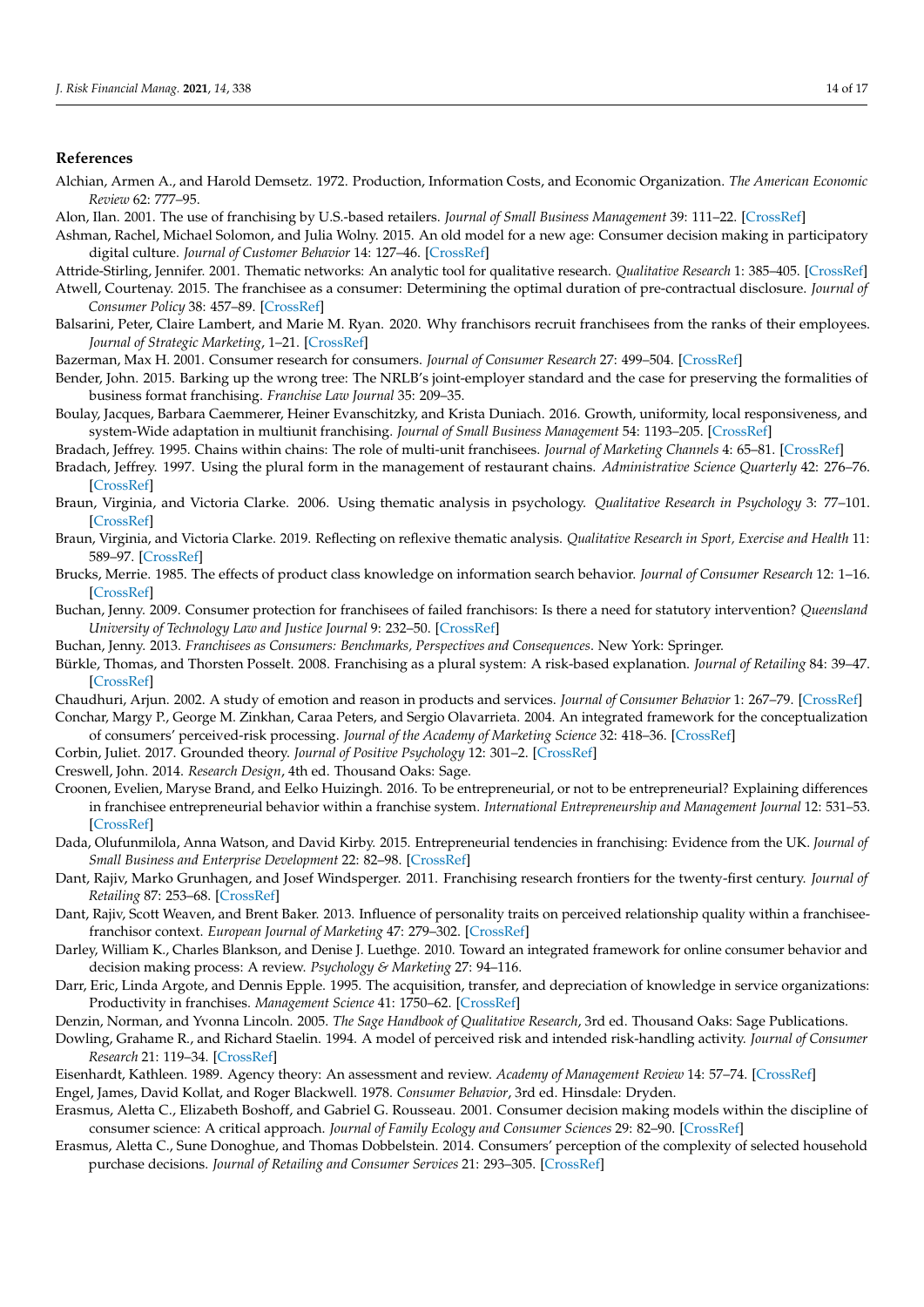<span id="page-15-0"></span>Frandata. 2021. *Economic Outlook for Franchising*. Washington, DC: International Franchise Association, Available online: [https:](https://www.franchise.org/sites/default/files/2021-02/Economic%20Outlook%202021_web2.pdf) [//www.franchise.org/sites/default/files/2021-02/Economic%20Outlook%202021\\_web2.pdf](https://www.franchise.org/sites/default/files/2021-02/Economic%20Outlook%202021_web2.pdf) (accessed on 10 March 2021).

<span id="page-15-27"></span>Frazer, Heather. 2004. Doing narrative research: Analysing personal stories line by line. *Qualitative Social Work* 3: 179–201. [\[CrossRef\]](http://doi.org/10.1177/1473325004043383)

- <span id="page-15-16"></span>Frazer, Lorelle, Scott Weaven, and Kelli Bodey. 2010. *Franchising Australia 2010*. Brisbane: Asia Pacific Centre for Franchising Excellence, Griffith University.
- <span id="page-15-4"></span>Frazer, Lorelle, Scott Weaven, and Kelli Bodey. 2012. *Franchising Australia 2012*. Brisbane: Asia Pacific Centre for Franchising Excellence, Griffith University.
- <span id="page-15-5"></span>Frazer, Lorelle, Scott Weaven, and Anthony Grace. 2014. *Franchising Australia 2014*. Brisbane: Asia Pacific Centre for Franchising Excellence, Griffith University.
- <span id="page-15-11"></span>Frazer, Lorelle, Jenny Buchan, Scott Weaven, Binh Tran-Nam, and Anthony Grace. 2016a. *The Effectiveness of Undertaking Due Diligence Prior to Starting up or Purchasing a Small Business or Franchise*. Final Report. Sydney: Asia Pacific Centre for Franchising Excellence, Griffith University, Gold Coast, Australia and the University of NSW, Available online: [http://unsworks.unsw.edu.au/fapi/](http://unsworks.unsw.edu.au/fapi/datastream/unsworks:40047/binf4a7a68f-4e3f-4cdc-95c4-091c65ec4591?view=true) [datastream/unsworks:40047/binf4a7a68f-4e3f-4cdc-95c4-091c65ec4591?view=true](http://unsworks.unsw.edu.au/fapi/datastream/unsworks:40047/binf4a7a68f-4e3f-4cdc-95c4-091c65ec4591?view=true) (accessed on 15 July 2021).
- <span id="page-15-15"></span>Frazer, Lorlele, Scott Weaven, Anthony Grace, and Selva Selvanathan. 2016b. *Franchising Australia 2016*. Brisbane: Asia Pacific Centre for Franchising Excellence, Griffith University.
- <span id="page-15-18"></span>Gibler, Karen, and Susan Nelson. 2003. Consumer behavior applications to real estate education. *Journal of Real Estate Practice and Education* 6: 63–83. [\[CrossRef\]](http://doi.org/10.1080/10835547.2003.12091585)
- <span id="page-15-7"></span>Grace, Debra, and Scott Weaven. 2011. An empirical analysis of franchisee value-in-use, investment risk and relational satisfaction. *Journal of Retailing* 87: 366–80. [\[CrossRef\]](http://doi.org/10.1016/j.jretai.2010.06.001)
- <span id="page-15-25"></span>Grace, Anthony, Lorelle Frazer, Scott Weaven, and Rajiv Dant. 2016. Building franchisee trust in their franchisor: Insights from the franchise sector. *Qualitative Market Research* 19: 65–83. [\[CrossRef\]](http://doi.org/10.1108/QMR-09-2014-0085)
- <span id="page-15-13"></span>Gronhaug, Kjell, Ingeborg A. Kleppe, and Willy Haukedal. 1987. Observation of a strategic household purchase decision. *Psychology & Marketing* 4: 239–53.
- <span id="page-15-30"></span>Guest, Greg, Arwen Bunce, and Laura Johnson. 2006. How many interviews are enough? An experiment with data saturation and variability. *Field Methods* 18: 59–82. [\[CrossRef\]](http://doi.org/10.1177/1525822X05279903)
- <span id="page-15-19"></span>Hadar, Liat, Sanjay Sood, and Craig R. Fox. 2013. Subjective knowledge in consumer financial decisions. *Journal of Marketing Research* 50: 303–16. [\[CrossRef\]](http://doi.org/10.1509/jmr.10.0518)
- <span id="page-15-24"></span>Hing, Nerilee. 1995. Franchisee satisfaction: Contributors and consequences. *Journal of Small Business Management* 33: 12–25.
- <span id="page-15-22"></span>Karimi, Sahar, Nadia Papamichail, and Christopher P. Holland. 2015. The effect of prior knowledge and decision-making style on the online purchase decision-making process: A typology of consumer shopping behaviour. *Decision Support Systems* 77: 137–47. [\[CrossRef\]](http://doi.org/10.1016/j.dss.2015.06.004)
- <span id="page-15-23"></span>Karimi, Sahar, Christopher P. Holland, and Nadia Papamichail. 2018. The impact of consumer archetypes on online purchase decision-making processes and outcomes: A behavioural process perspective. *Journal of Business Research* 91: 71–82. [\[CrossRef\]](http://doi.org/10.1016/j.jbusres.2018.05.038)
- <span id="page-15-8"></span>Kaufmann, Patrick J. 1999. Franchising and the choice of self-employment. *Journal of Business Venturing* 14: 345–62. [\[CrossRef\]](http://doi.org/10.1016/S0883-9026(98)00021-4)
- <span id="page-15-1"></span>Kaufmann, Patrick J., and Sevgin Eroglu. 1999. Standardization and adaptation in business format franchising. *Journal of Business Venturing* 14: 69–85. [\[CrossRef\]](http://doi.org/10.1016/S0883-9026(97)00097-9)
- <span id="page-15-26"></span>King, Nigel, and Joanna Brooks. 2018. Thematic analysis in organisational research. In *The SAGE Handbook of Qualitative Business and Management Research Methods*. Edited by Catherine Cassell, Ann L. Cunliffe and Gina Grandy. London: SAGE Publications Ltd., pp. 219–36. [\[CrossRef\]](http://doi.org/10.4135/9781526430236)
- <span id="page-15-20"></span>Koklic, Mateja K. 2011. The consumer's perceived risk when buying a home: The role of subjective knowledge, perceived benefits of information search behavior. *Privredna Kretanjua I Ekonomska Politika* 21: 27–50.
- <span id="page-15-14"></span>Koklic, Mateja K., and Irena Vida. 2011. Consumer strategic decision making and choice process: Prefabricated house purchase. *International Journal of Consumer Studies* 35: 634–43. [\[CrossRef\]](http://doi.org/10.1111/j.1470-6431.2010.00953.x)
- <span id="page-15-29"></span><span id="page-15-2"></span>Kroc, Ray, and Robert Anderson. 1977. *Grinding It Out: The Making of McDonald's*. Chicago: Contemporary Books, Inc.
- Labuschagne, Adri. 2003. Qualitative research—Airy fairy or fundamental? *The Qualitative Report* 8: 100–3.
- <span id="page-15-9"></span>Lafontaine, Francine. 1992. Agency theory and franchising: Some empirical results. *Rand Journal of Economics* 23: 263–83. [\[CrossRef\]](http://doi.org/10.2307/2555988)
- <span id="page-15-10"></span>Lafontaine, Francine, and Patrick J. Kaufmann. 1994. The evolution of ownership patterns in franchise systems. *Journal of Retailing* 70: 97–113. [\[CrossRef\]](http://doi.org/10.1016/0022-4359(94)90010-8)
- <span id="page-15-6"></span>Lashley, Conrad, and Alison Morrison. 2000. *Franchising Hospitality Services*. Oxford: Butterworth/Heinmann.
- <span id="page-15-21"></span>Lye, Ashley, Wei Shao, Sharyn Rundle-Thiele, and Carolyn Fausnaugh. 2005. Decision waves: Consumer decisions in today's complex world. *European Journal of Marketing* 39: 216–30. [\[CrossRef\]](http://doi.org/10.1108/03090560510572098)
- <span id="page-15-28"></span>MacPhail, Catherine, Nomhle Khoza, Laurie Abler, and Meghna Ranganathan. 2016. Process guidelines for establishing intercoder reliability in qualitative studies. *Qualitative Research* 16: 198–212. [\[CrossRef\]](http://doi.org/10.1177/1468794115577012)
- <span id="page-15-17"></span>Maity, Moutusy, and Mayukh Dass. 2014. Consumer decision making across modern and traditional channels: E-commerce, mcommerce, in-store. *Decision Support Systems* 61: 34–46. [\[CrossRef\]](http://doi.org/10.1016/j.dss.2014.01.008)
- <span id="page-15-12"></span>Martin, Jillian, Gary Mortimer, and Lynda Andrews. 2015. Re-examining online customer experience to include purchase frequency and perceived risk. *Journal of Retailing and Consumer Services* 25: 81–95. [\[CrossRef\]](http://doi.org/10.1016/j.jretconser.2015.03.008)
- <span id="page-15-3"></span>McDonald's. n.d. Our History. Available online: <https://corporate.mcdonalds.com/corpmcd/about-us/history.html> (accessed on 10 March 2021).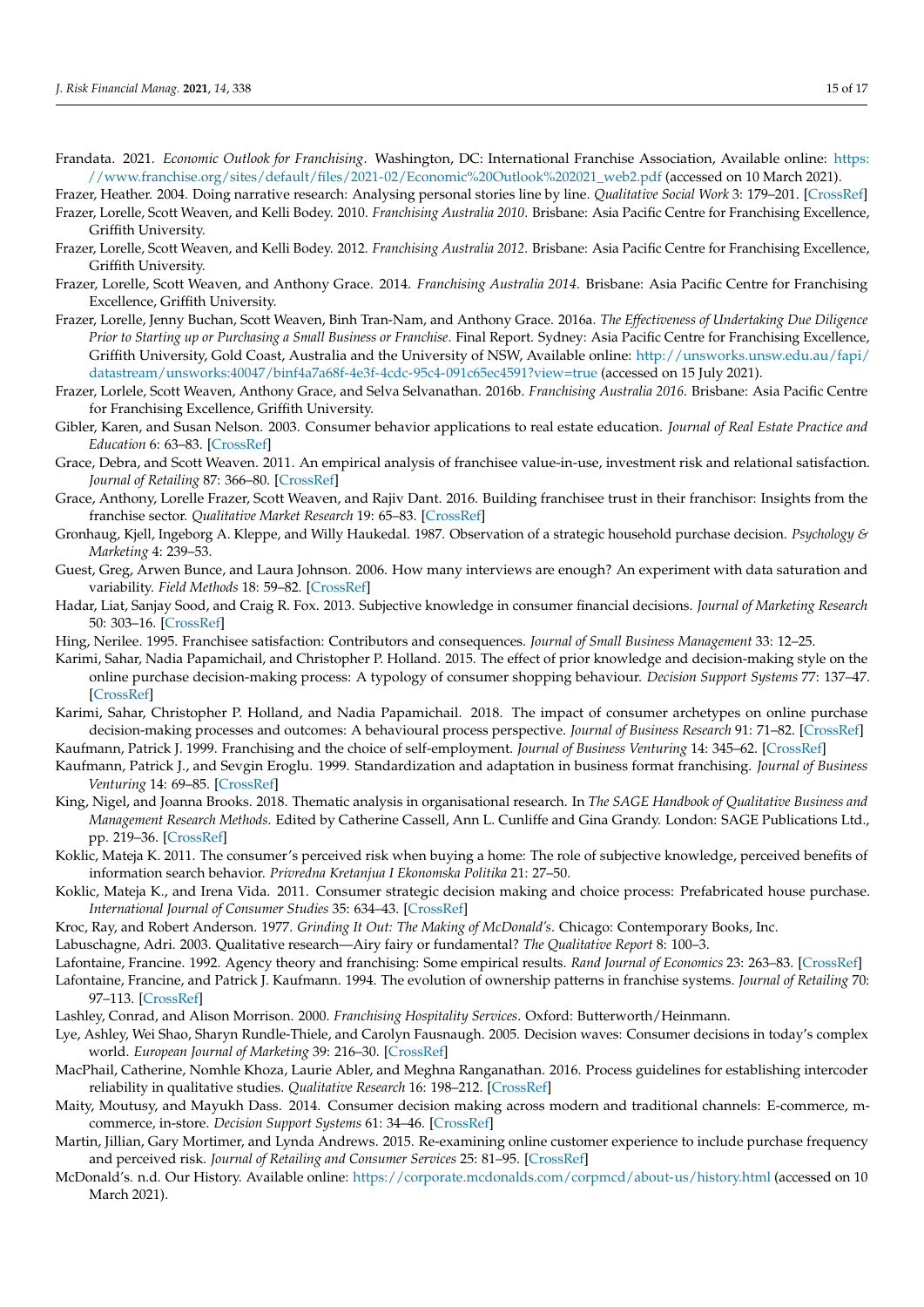- <span id="page-16-19"></span>McNeal, James U., and Stephen W. McDaniel. 1981. The role of consumer knowledge in the study of consumer behavior. *Journal of Marketing Education* 3: 37–41. [\[CrossRef\]](http://doi.org/10.1177/027347538100300111)
- <span id="page-16-5"></span>Meiseberg, Brinja. 2013. The prevalence and performance impact of synergies in the plural form. *Managerial and Decision Economics* 34: 140–60. [\[CrossRef\]](http://doi.org/10.1002/mde.2579)
- <span id="page-16-3"></span>Minkler, Alanson. 1992. Why firms franchise: A search cost theory. *Journal of Institutional and Theoretical Economics* 148: 240–59.
- <span id="page-16-27"></span>Nedungadi, Prakash. 1990. Recall and consumer consideration sets: Influencing choice without altering brand evaluations. *Journal of Consumer Research* 17: 263–76. [\[CrossRef\]](http://doi.org/10.1086/208556)
- <span id="page-16-6"></span>Norton, Seth. 1988a. An empirical look at franchising as an organizational form. *The Journal of Business* 61: 197–218. [\[CrossRef\]](http://doi.org/10.1086/296428)
- <span id="page-16-2"></span>Norton, Seth. 1988b. Franchising, brand name capital, and the entrepreneurial capacity problem. *Strategic Management Journal* 9: 105–14. [\[CrossRef\]](http://doi.org/10.1002/smj.4250090711)
- <span id="page-16-21"></span>Oh, Keunyuong, and Lisa Abraham. 2016. Effect of knowledge on decision making in the context of organic cotton clothing. *International Journal of Consumer Studies* 40: 66–74. [\[CrossRef\]](http://doi.org/10.1111/ijcs.12214)
- <span id="page-16-1"></span>Oxenfeldt, Alfred, and Anthony Kelly. 1969. Will successful franchise systems ultimately become wholly-owned chains? *Journal of Retailing* 44: 69–83.
- <span id="page-16-15"></span>Oxford Dictionaries. n.d.a. Information. Available online: <https://en.oxforddictionaries.com/definition/information> (accessed on 29 June 2021).
- <span id="page-16-26"></span>Oxford Dictionaries. n.d.b. Meaning of Guanxi in English. Available online: <https://en.oxforddictionaries.com/definition/guanxi> (accessed on 1 May 2021).
- <span id="page-16-22"></span>Park, C. Whan, and V. Parker Lessig. 1981. Familiarity and its impact on consumer decision biases and heuristics. *Journal of Consumer Research* 8: 223–31. [\[CrossRef\]](http://doi.org/10.1086/208859)
- <span id="page-16-7"></span>Perryman, Alexa, and James Combs. 2012. Who should own it? An agency-based explanation for multi-outlet ownership and co-location in plural form franchising. *Strategic Management Journal* 33: 368–86. [\[CrossRef\]](http://doi.org/10.1002/smj.1947)
- <span id="page-16-9"></span>Pillon, Annie. 2019. Secrets of transitioning from employee to franchise ownership. *Small Business Trends Magazine*. Available online: <https://smallbiztrends.com/2019/04/franchise-employee-to-franchise-owner.html> (accessed on 15 March 2021).
- <span id="page-16-18"></span>Punj, Girish. 1987. Research decision making in consumer durable purchases. *The Journal of Consumer Marketing* 4: 71–82. [\[CrossRef\]](http://doi.org/10.1108/eb008191)
- <span id="page-16-13"></span>Punj, Girish, and Richard Brookes. 2002. The influence of pre-decisional constraints on information search and consideration set formation in new automobile purchases. *International Journal of Research in Marketing* 19: 383–400. [\[CrossRef\]](http://doi.org/10.1016/S0167-8116(02)00100-3)
- <span id="page-16-24"></span>Radecki, Carmen M., and James Jaccard. 1995. Perceptions of knowledge, actual knowledge, and information search behavior. *Journal of Experimental Social Psychology* 31: 107–37. [\[CrossRef\]](http://doi.org/10.1006/jesp.1995.1006)
- <span id="page-16-20"></span>Raju, P. S., Subhash C. Lonial, and W. Glynn Mangold. 1995. Differential effects of subjective knowledge, objective knowledge, and usage experience on decision making: An exploratory investigation. *Journal of Consumer Psychology* 4: 153–80. [\[CrossRef\]](http://doi.org/10.1207/s15327663jcp0402_04)
- <span id="page-16-4"></span>Rubin, Paul. 1978. The theory of the firm and the structure of the franchise contract. *The Journal of Law and Economics* 21: 223–33. [\[CrossRef\]](http://doi.org/10.1086/466918)
- <span id="page-16-29"></span>Saunders, Mark, Philip Lewis, and Adrian Thornhill. 2009. *Research Methods for Business Students*, 5th ed. Harlow: Pearson.
- <span id="page-16-14"></span>Savolainen, Reijo. 2009. The information needs of prospective homebuyers: An exploratory study of apartment purchases in Finland. *International Journal of Consumer Studies* 33: 566–71. [\[CrossRef\]](http://doi.org/10.1111/j.1470-6431.2009.00804.x)
- <span id="page-16-28"></span>Shocker, Allan D., Moshe Ben-Akiva, Bruno Boccara, and Prakash Nedungadi. 1991. Consideration set influences on consumer decision making and choice: Issues, models, and suggestions. *Marketing Letters* 2: 181–97. [\[CrossRef\]](http://doi.org/10.1007/BF02404071)
- <span id="page-16-8"></span>Spencer, Elizabeth. 2013. The applicability of unfair contract terms legislation to franchise contracts. *University of Western Australia Law Review* 37: 156–75.
- <span id="page-16-16"></span>Srinivasan, Narasimhan, and Brian T. Ratchford. 1991. An empirical test of a model of external search for automobiles. *Journal of Consumer Research* 18: 233–42. [\[CrossRef\]](http://doi.org/10.1086/209255)
- <span id="page-16-0"></span>Storholm, Gordon, and Eberhard Scheuing. 1994. Ethical implications of business format franchising. *Journal of Business Ethics* 13: 181–88. [\[CrossRef\]](http://doi.org/10.1007/BF02074817)
- <span id="page-16-10"></span>Stowe, Sarah. 2015. From Head Office Employee to Franchisee: Alex Camplin. *Inside Franchise Business Magazine*. Available online: <https://www.franchisebusiness.com.au/from-head-office-employee-to-franchisee-alex-campl/> (accessed on 15 March 2021).
- <span id="page-16-11"></span>Syed, Rizwan, and Sandrine Syed. 2019. On the Hunt for a Franchisee? Take a Look at Your Own Employees. Smart Company. Available online: <https://www.smartcompany.com.au/business-advice/franchising/finding-franchisee-look-own-employees/> (accessed on 15 March 2021).
- <span id="page-16-12"></span>Taylor, Kate. 2015. Why Former Employees Make Great Franchisees. *Entrepreneur Magazine*. Available online: [https://www.](https://www.entrepreneur.com/article/246686) [entrepreneur.com/article/246686](https://www.entrepreneur.com/article/246686) (accessed on 15 March 2021).
- <span id="page-16-30"></span>Teddlie, Charles, and Fen Yu. 2007. Mixed methods sampling: A typology with examples. *Journal of Mixed Methods Research* 1: 77–100. [\[CrossRef\]](http://doi.org/10.1177/1558689806292430)
- <span id="page-16-17"></span>Utkarsh. 2017. Individual differences in consumer information search for services: A multiple mediation study. *Journal of Retailing and Consumer Services* 37: 33–42. [\[CrossRef\]](http://doi.org/10.1016/j.jretconser.2017.02.015)
- <span id="page-16-23"></span>Utkarsh, Sunanda Sangwan, and Pallavi Agarwal. 2019. Effect of consumer self-confidence on information search and dissemination: Mediating role of subjective knowledge. *International Journal of Consumer Studies* 43: 46–57. [\[CrossRef\]](http://doi.org/10.1111/ijcs.12482)
- <span id="page-16-25"></span>Virdi, Preeti, Arti D. Kalro, and Dinesh Sharma. 2020. Online decision aids: The role of decision-making styles and decision-making stages. *International Journal of Retail & Distribution Management* 48: 555–74. [\[CrossRef\]](http://doi.org/10.1108/IJRDM-02-2019-0068)